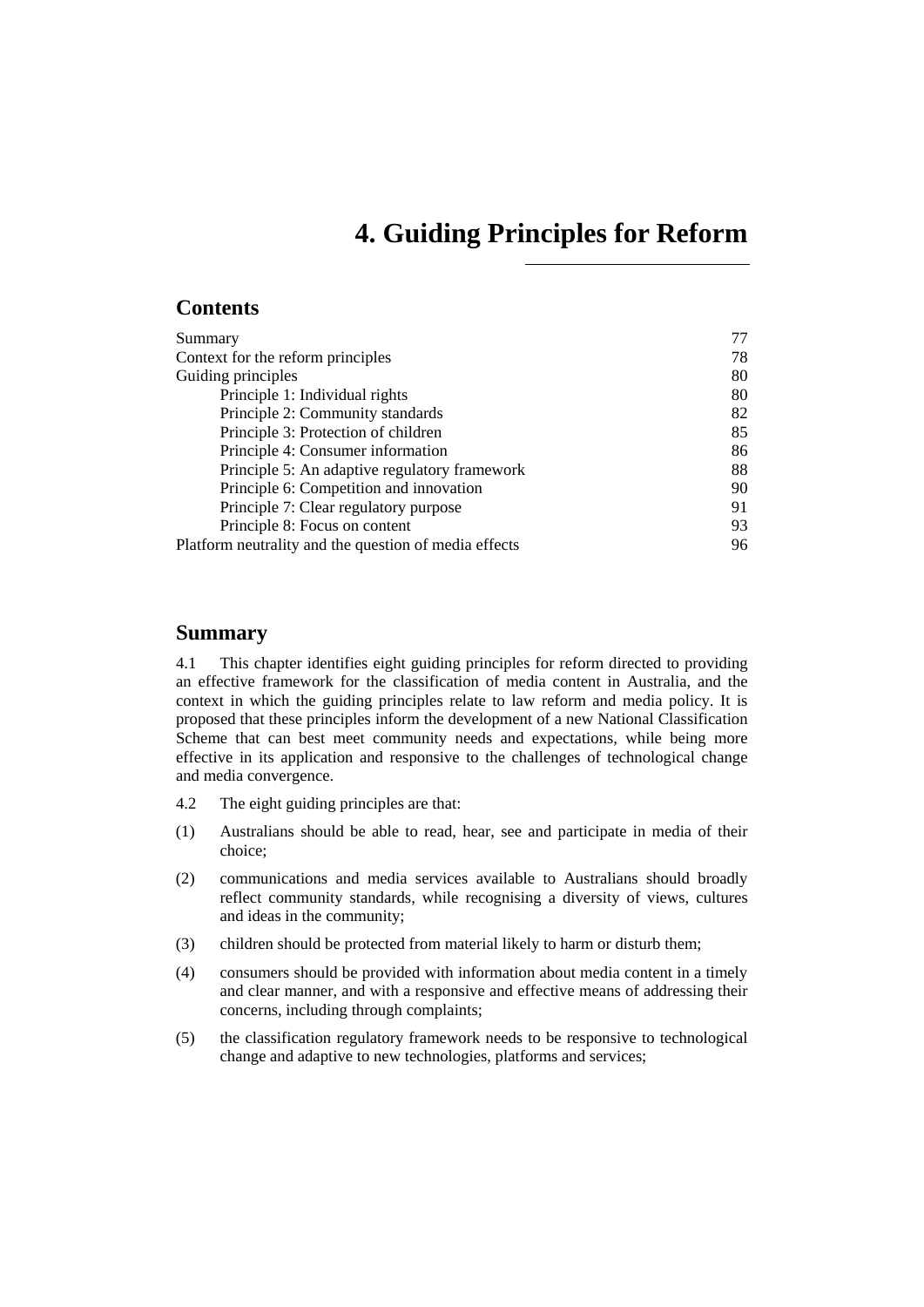- <span id="page-1-0"></span>(6) the classification regulatory framework should not impede competition and innovation, and not disadvantage Australian media content and service providers in international markets;
- (7) classification regulation should be kept to the minimum needed to achieve a clear public purpose; and
- (8) classification regulation should be focused upon content rather than platform or means of delivery.

# **Context for the reform principles**

4.3 The eight guiding principles outlined in this chapter provide the framework for the recommendations for reform in this Final Report. The principles are derived from existing laws, codes and regulations, as well as principles that have been identified in other relevant reviews and government reports. This chapter outlines the basis of each of these principles in legislation and other policy documents, and highlights relevant comments from stakeholders in this Inquiry.

4.4 A statement of guiding principles is considered important for three reasons. First, it acknowledges that, while classification is an inherently contested space, characterised by strong views on the relative importance attached to particular principles—for example, individual rights and freedoms as compared to the protection of children from potentially harmful media content—it is possible for policy makers and regulators to proceed on the basis of a common community understanding of underlying interests and principles. The National Classification Code has played an important role in this regard.

4.5 Secondly, it allows discussion of policy goals and policy instruments to be uncoupled. The ALRC proposes the application of a diverse range of policy instruments be applied to a new National Classification Scheme, involving a mix of direct government regulation, co-regulation, and industry self-regulation. As the Australian Public Service Commission has observed:

Each main category of policy instrument has something valuable to offer but they generally have substantial limitations as a stand-alone strategy for government intervention. Further, each category of policy instrument works well in only a restricted range of circumstances—no single instrument type works across-the-board.<sup>[1](#page-1-1)</sup>

4.6 Thirdly, as changes in the context of media convergence will be difficult to anticipate, there is a need for regulation that can be adaptive to changes in the media environment. A statement of guiding principles allows for flexibility in the application of policy instruments, while being anchored in an understanding of policy goals that can remain more constant over time.

<span id="page-1-1"></span><sup>1</sup> Australian Public Service Commission, *Smarter Policy: Choosing Policy Instruments and Working with Others to Influence Behaviour* (2009), 12.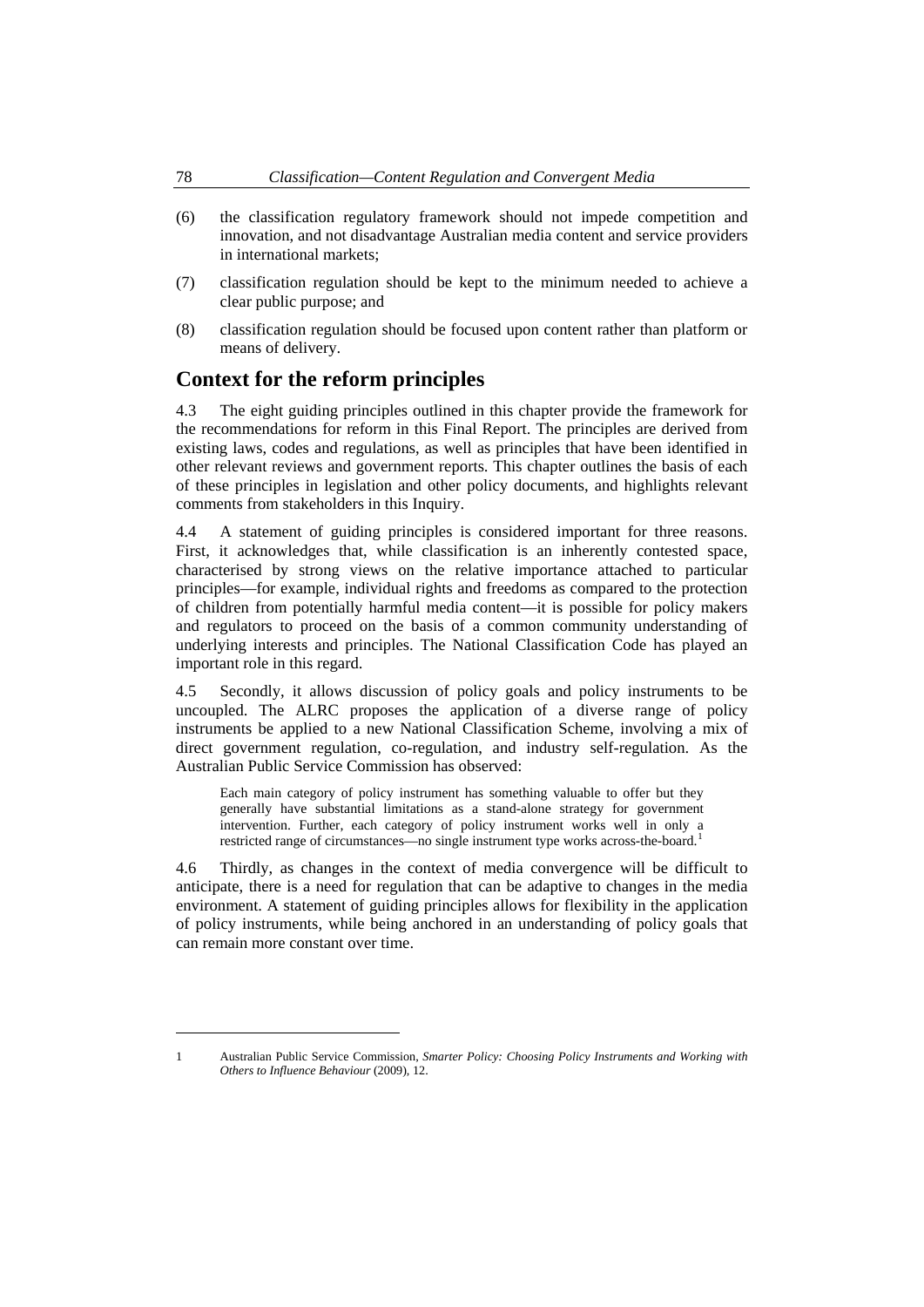- 4.7 In developing the guiding principles, the ALRC drew upon:
- the existing National Classification Code;
- the objectives of the *Broadcasting Services Act 1992* (Cth);
- the Terms of Reference of this Inquiry;
- key principles identified in submissions received in response to the Issues Paper and the Discussion Paper; and
- other relevant statements of principles for Australian government regulation, such as those identified in the *Best Practice Regulation Handbook*. [2](#page-2-0)

4.8 The ALRC also noted principles for convergent media regulation being identified in other relevant inquiries, most notably the Convergence Review being conducted by an independent committee through the Department of Broadband, Communications and the Digital Economy (DBCDE). The Convergence Review Committee has observed that the current range of reviews of media and communications being conducted for the Australian government provide 'an opportunity to create a new convergent framework for content and communications which will better position Australia in a global digital economy'.<sup>[3](#page-2-1)</sup>

4.9 The principles that the Convergence Review has identified as being central to future policy and regulatory frameworks that should apply to the converged media and communications landscape in Australia include:

- providing reduced, better-targeted regulation;
- providing a technology neutral approach that can adapt to new services, platforms and technologies;
- promoting emerging services and innovation;
- ensuring consistent content standards across platforms;
- enhancing Australian and local content;
- supporting media diversity;
- reducing compliance costs for industry;
- providing certainty for the market into the future.<sup>[4](#page-2-2)</sup>

4.10 Public feedback on the guiding principles was also sought through the ALRC's public discussion forum. The forum was hosted on the ALRC web site from 15 August 2011 to 2 September 2011, and attracted 101 comments from 29 participants.<sup>[5](#page-2-3)</sup> Responses to the guiding principles have been incorporated into the discussion below.

<sup>2</sup> Australian Government, *Best Practice Regulation Handbook* (2010).

<span id="page-2-1"></span><span id="page-2-0"></span><sup>3</sup> Department of Broadband, Communications and the Digital Economy, *Convergence Review: Interim Report* (2011), v.

<sup>4</sup> Ibid.

<span id="page-2-3"></span><span id="page-2-2"></span><sup>5</sup> See ALRC Classification Discussion Forum, <www.alrc.gov.au/public-forum/classification>, at 9 November 2011.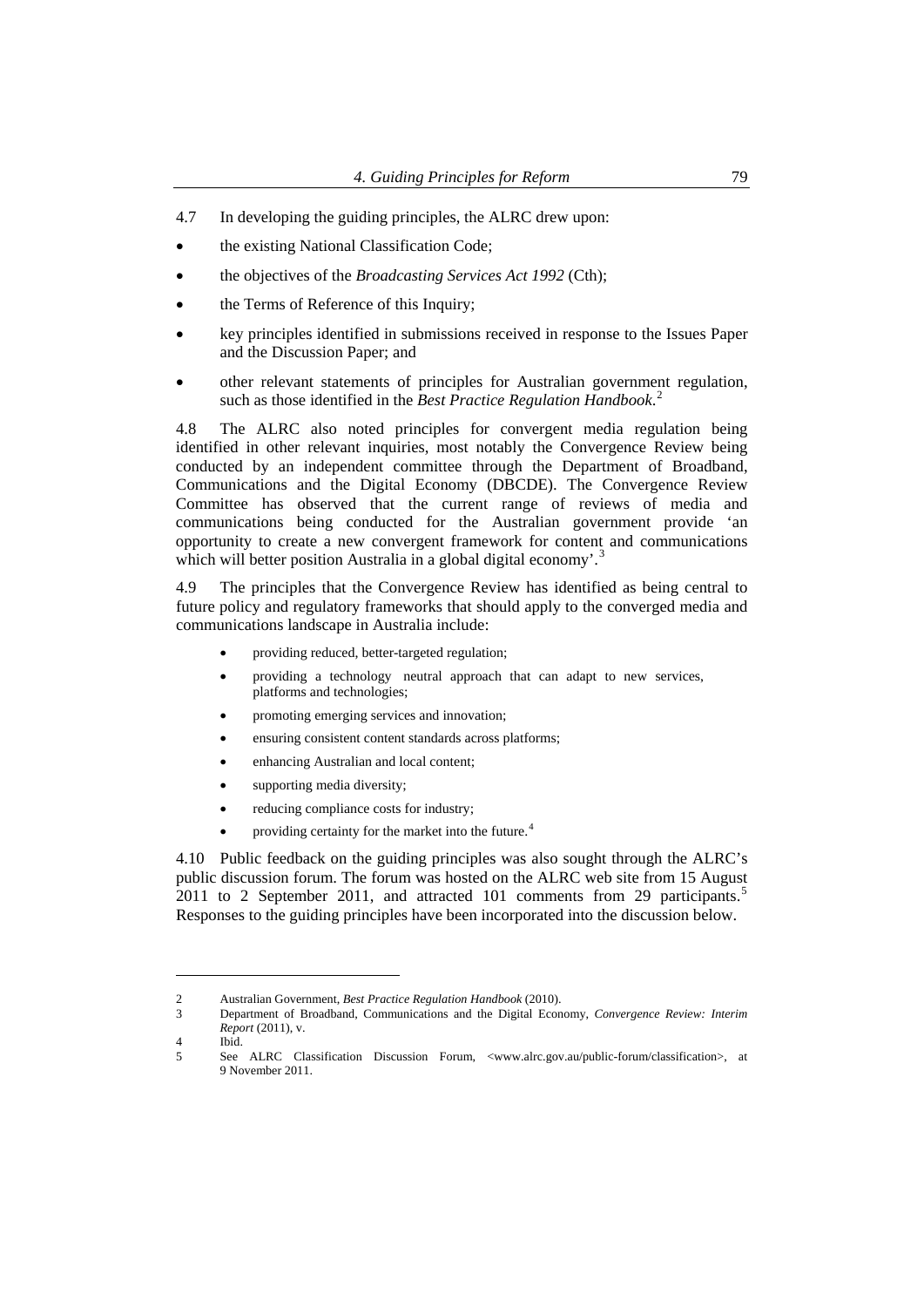# <span id="page-3-0"></span>**Guiding principles**

# **Principle 1: Individual rights**

**Australians should be able to read, hear, see and participate in media of their choice** 

4.11 The National Classification Code states that 'adults should be able to read, hear and see what they want'.<sup>[6](#page-3-1)</sup>

4.12 The *Broadcasting Services Act* contains a statutory objective 'to promote the availability to audiences throughout Australia of a diverse range of radio and television services offering entertainment, education and information'.<sup>[7](#page-3-2)</sup>

4.13 While the National Classification Code requires that this principle be understood alongside other principles in the making of classification decisions, the principle that adults should have access to the media of their choice has informed media policy in general, and classification policy in particular, and received wide support in submissions to this Inquiry. $\frac{8}{3}$  $\frac{8}{3}$  $\frac{8}{3}$ 

4.14 Some submissions cited art 19 of the *Universal Declaration of Human Rights* and art 1[9](#page-3-4) of the *International Covenant on Civil and Political Rights* (ICCPR).<sup>9</sup> Art 19 of the Universal Declaration of Human Rights states that:

Everyone has the right to freedom of opinion and expression; this right includes freedom to hold opinions without interference and to seek, receive and impart information and ideas through any media and regardless of frontiers.<sup>1</sup>

4.15 The ICCPR provides that this right includes the 'freedom to seek, receive and impart information and ideas of all kinds, regardless of frontiers, either orally, in writing or in print, in the form of art, or through any other media of his choice'.<sup>[11](#page-3-6)</sup>

4.16 The rise of the internet has further strengthened the power of individuals to exercise their rights to free speech, and the impacts of this are being seen across the globe. As a uniquely powerful medium for personal expression, the internet challenges existing regulatory regimes in a profoundly important manner.

<span id="page-3-1"></span><sup>6</sup> *National Classification Code 2005* (Cth) cl 1(a).

<sup>7</sup> *Broadcasting Services Act 1992* (Cth) s 3(1)(a).

<span id="page-3-3"></span><span id="page-3-2"></span><sup>8</sup> For example, SBS, *Submission CI 1833*; The Arts Law Centre of Australia, *Submission CI 1299*; MLCS Management, *Submission CI 1241*; The Australian Recording Industry Association Ltd and Australian Music Retailers' Association, *Submission CI 1237*; Australian Home Entertainment Distribution Association, *Submission CI 1152*; Civil Liberties Australia, *Submission CI 1143*; J Dickie, *Submission CI 582*.

<span id="page-3-4"></span><sup>9</sup> *The Universal Declaration of Human Rights*, entered into force generally on 10 December 1948, 217A (III); *International Covenant on Civil and Political Rights*, 16 December 1966, [1980] ATS 23 (entered into force on 23 March 1976). For citations, see The Arts Law Centre of Australia, *Submission CI 1299*; Melbourne Fringe, *Submission CI 1199*; G Urbas and T Kelly, *Submission CI 1151*.

<span id="page-3-5"></span><sup>10</sup> *Universal Declaration of Human Rights*, 10 December 1948, (entered into force on 10 December 1948), 217A (III).

<span id="page-3-6"></span><sup>11</sup> *International Covenant on Civil and Political Rights*, 16 December 1966, [1980] ATS 23 (entered into force on 23 March 1976), art 19.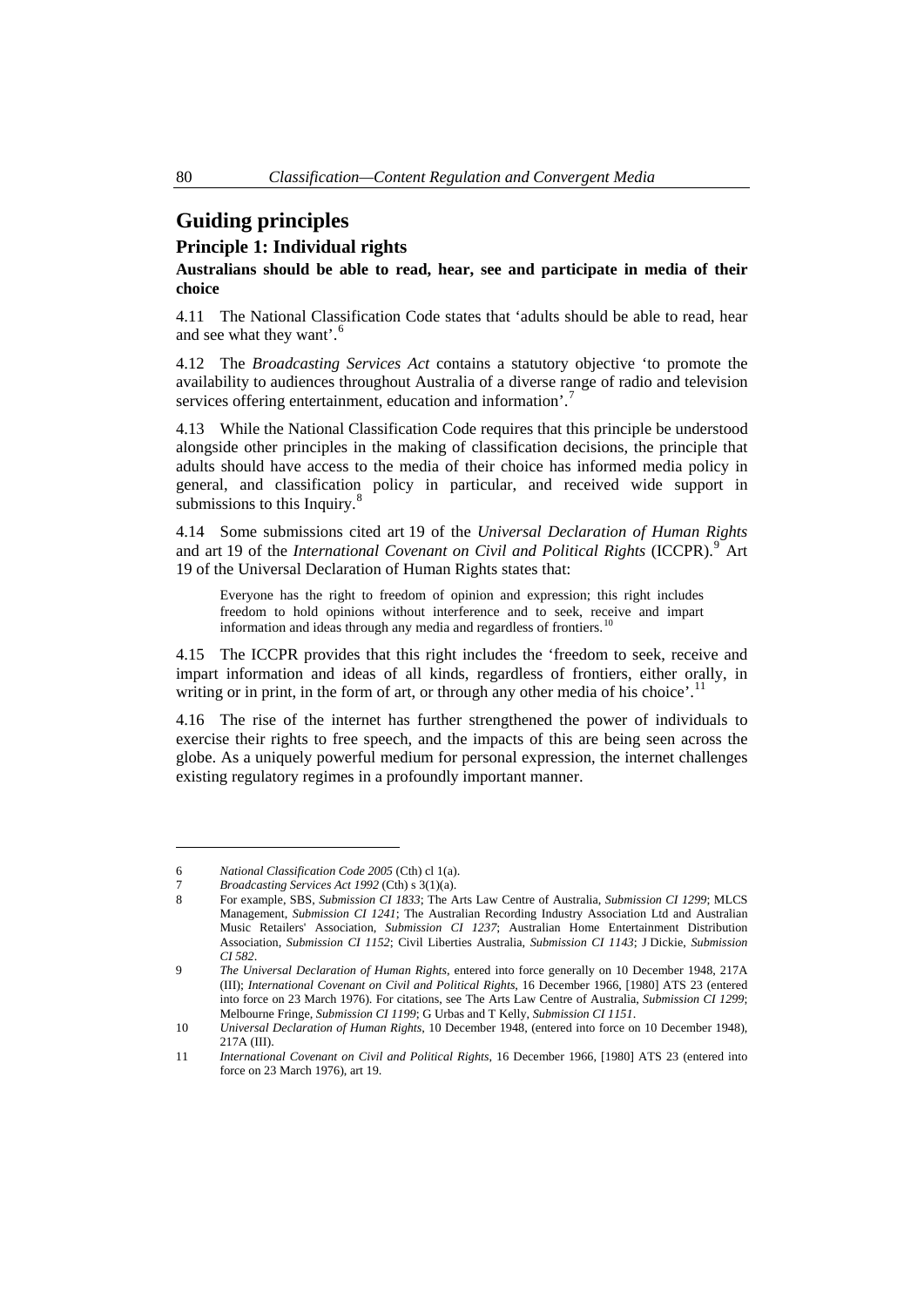4.17 Dr Gregor Urbas and Mr Tristan Kelly suggested that the internet has been strongly associated with the right to freedom of expression in democratic societies:

The Internet provides a unique medium for free expression. In the US case *ACLU v Reno*, Dalzell J stated: 'The Internet is a far more speech-enhancing medium than print, the village green, or the mails'.<sup>[12](#page-4-0)</sup>

4.18 The United Nations Special Rapporteur on Freedom of Opinion and Expression has stated that:

Approaches to regulation developed for other means of communication—such as telephony and broadcasting—cannot simply be transferred to the Internet, but, rather, need to be specifically designed for it.<sup>[13](#page-4-1)</sup>

4.19 The internet not only enables access to a much wider range of media content than traditional mass communications media, but empowers its users to more readily become participants in the creation and distribution of media content.

4.20 Many submissions to this Inquiry made the observation that media users are increasingly the creators as well as the recipients of media content, and there is an associated need to extend the right to communicate to the right to participate in the media, recognising the two-way, interactive nature of digital communications media.

4.21 Google argued that:

At a time when technology has delivered the *potential* for users to access, create and distribute content anywhere and at any time, and when innovation is resulting in ever new ways for that engagement to occur, it is imperative that Australian content regulations not operate as a roadblock to innovation, nor a fetter on the free flow of legal content. $^{14}$  $^{14}$  $^{14}$ 

4.22 In responses from the public discussion forum, it was also observed that since communication is a two-way street, this principle could be further broadened to guarantee a right to publish, as well as a right to participate in media.

4.23 The ALRC is supportive in principle of this proposition, but notes that a difficulty arises in that while the High Court of Australia has implied from the Constitution a freedom of political communication this is narrower than a guaranteed freedom of communication or expression in a general sense. It is not of an equivalent status to the First Amendment to the United States Constitution, or art 10 of the *European Convention on Human Rights*. [15](#page-4-3)

<sup>12</sup> G Urbas and T Kelly, *Submission CI 1151*.

<span id="page-4-1"></span><span id="page-4-0"></span><sup>13</sup> United Nations Special Rapporteur on Freedom of Opinion and Expression and Others, *Joint Declaration on Freedom of Expression and the Internet* (2011), referred to by Electronic Frontier Foundation, *Submission CI 1174*; Access Now, *Submission CI 1172*, 16 July 2011. See also Electronic Frontiers Australia, *Submission CI 2194*.

<sup>14</sup> Google, *Submission CI 2336*.

<span id="page-4-3"></span><span id="page-4-2"></span><sup>15</sup> *Australian Capital Television Pty Ltd v Commonwealth* (1992) 177 CLR 106 at 138, 140 per Mason CJ, at 149 per Brennan J, at 168, 169, 174 per Deane and Toohey JJ, at 211, 212, 214 per Gaudron J, at 227 per McHugh J; *Nationwide News Pty Ltd v Wills* (1992) 177 CLR 1, 94, 95.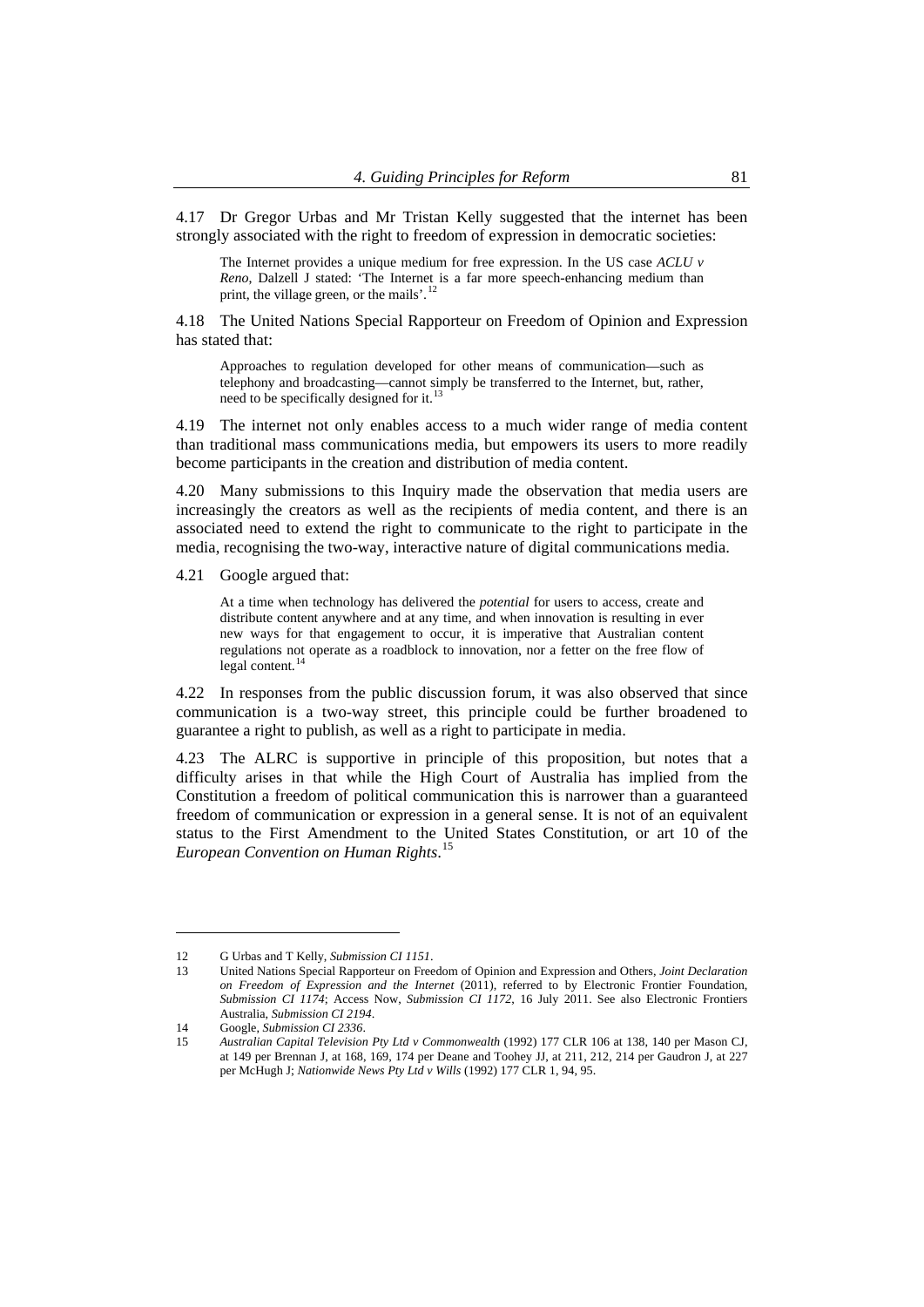<span id="page-5-0"></span>4.24 The ALRC proposes that adults should not only be able to read, see and hear what they want—within the parameters of the law—but that this principle should be extended to recognise that adults should be able to communicate and participate in the media of their choice. This includes as producers and senders as well as the receivers of information and media content.

#### **Principle 2: Community standards**

**Communications and media services available to Australians should broadly reflect community standards, while recognising a diversity of views, cultures and ideas in the community** 

4.25 In the Australian classification system as it has evolved from the 1970s, the principle that adults may freely access information, communication and entertainment media of their choice has been tempered by other social and cultural factors.

4.26 The National Classification Code makes explicit reference to the idea that members of the community should not be inadvertently exposed to material that they may find offensive, by referring to the principle that 'everyone should be protected from exposure to unsolicited material that they find offensive'.[16](#page-5-1)

4.27 The general matters that the Classification Board are to have regard to are outlined in s 11 of the *Classification (Publications, Films and Computer Games) Act 1995* (Cth):

The matters to be taken into account in making a decision on the classification of a publication, a film or a computer game include:

- (a) the standards of morality, decency and propriety generally accepted by reasonable adults; and
- (b) the literary, artistic or educational merit (if any) of the publication; and
- (c) the general character of the publication, including whether it is of a medical, legal or scientific character; and
- (d) the persons or class of persons to or amongst whom it is published or is intended or likely to be published.

4.28 The National Classification Code also refers to the need to take account of community concerns about 'depictions that condone or incite violence, particularly sexual violence' and 'the portrayal of persons in a demeaning manner'.<sup>[17](#page-5-2)</sup>

4.29 The 'community standards' and 'reasonable adult' principles are applied in other relevant media legislation. The *Broadcasting Services Act* makes reference to such principles in s 3, which states that the objects of the Act include to: 'encourage providers of broadcasting services to respect community standards in the provision of program material'; 'ensure designated content/hosting service providers respect

<span id="page-5-1"></span><sup>16</sup> *National Classification Code 2005* (Cth) cl 1(c).

<span id="page-5-2"></span><sup>17</sup> Ibid cl 1(d).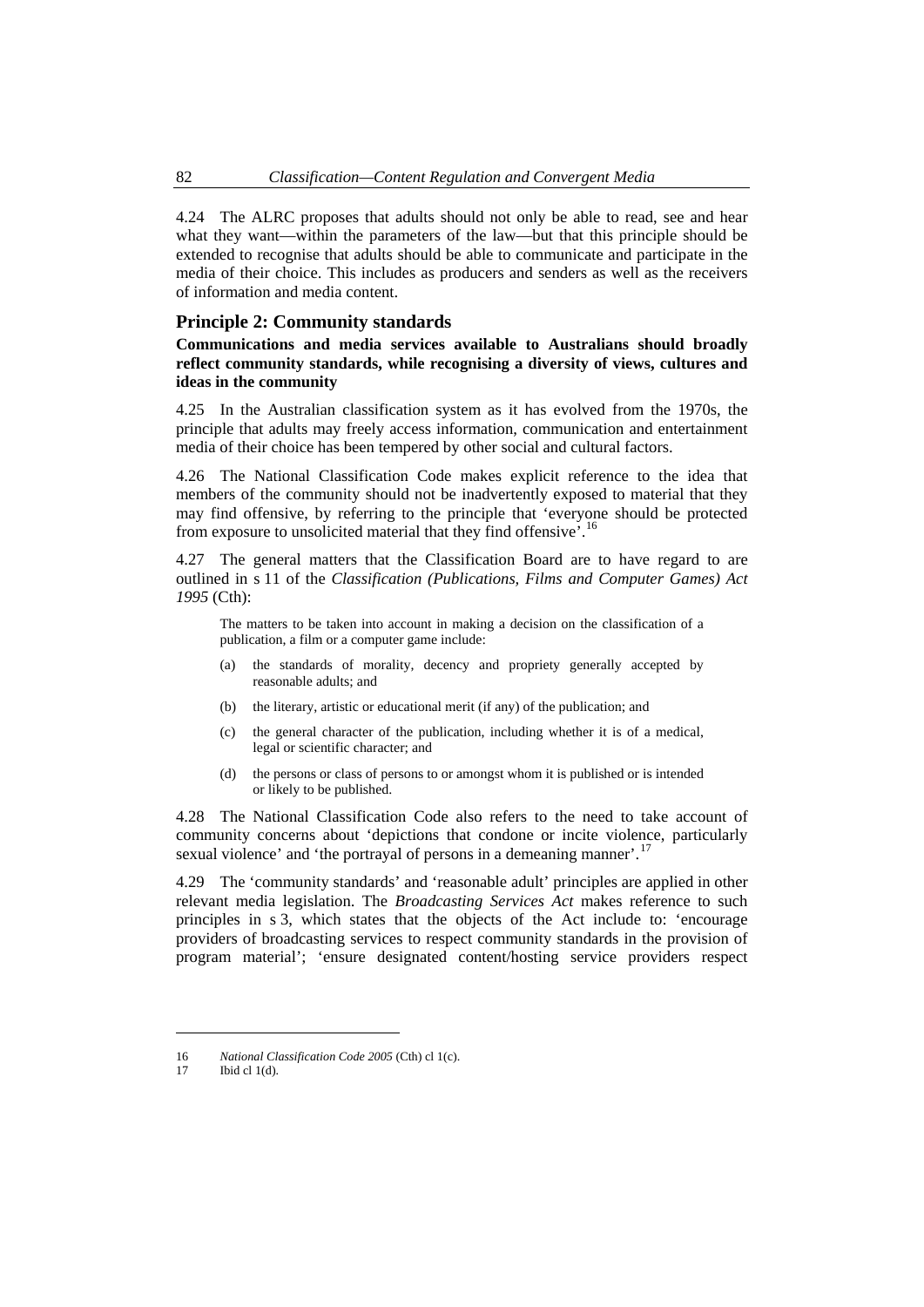community standards in relation to content'; and 'restrict access to certain internet content that is likely to cause offence to a reasonable adult'.<sup>18</sup>

4.30 In its submission to the ALRC, the Communications Law Centre observed:

It is one of the primary, fundamental responsibilities of government to maintain a community standard of public decency. This responsibility applies to every aspect of society. For example, members of the community are not permitted by law to behave in public in any manner that they can. A system of classification and censorship of content should maintain a community standard of public decency in content and communications in Australia … [As] a community we have a right to assert that there are some materials which are so far contrary to fundamental human rights, or which are such an attack on basic human dignity, or which are so depraved, obscene, destructive or criminal that we do not admit them into our community even for adults.<sup>[19](#page-6-0)</sup>

4.31 A similar point was made by the Australian Council on Children and the Media, which identified among its core principles for a National Classification Scheme the need 'to give voice to the community's recognition of the powerful contribution media experiences make to the shaping of individuals and society', and 'to prevent the dissemination of content that is injurious to the public good'.<sup>[20](#page-6-1)</sup>

4.32 What constitutes offensiveness is not fixed or certain over time, and is subject to the evolving nature of community values, norms and expectations. Moreover, what may be offensive to one person may well be entertaining, humorous or informative to another.

4.33 In 1997, the then Attorney-General for Australia, the Hon Daryl Williams MP, noted that:

The 'reasonable adult' test is used in two different senses—as a measure of community standards and also as an acknowledgment that adults have different personal tastes … In other words, although some reasonable adults may find the material offensive, and thus justify a restricted classification for it, others may not.<sup>[21](#page-6-2)</sup>

4.34 On the ALRC's public discussion forum, several respondents observed the need for a regular review of community standards based on a rigorous research framework, using a methodology that can also track changes in attitudes over time. Commentators have also observed the lack of research into community attitudes to media content and the need for information that can better align classification guidelines to contemporary community standards.<sup>[22](#page-6-3)</sup>

<sup>18</sup> *Broadcasting Services Act 1992* (Cth) s 3(1)(h), (ha), (l).

<sup>19</sup> Communications Law Centre, *Submission CI 1230*.

<span id="page-6-1"></span><span id="page-6-0"></span><sup>20</sup> Australian Council on Children and the Media, *Submission CI 1236*.

<span id="page-6-2"></span><sup>21</sup> The Hon Daryl Williams MP, 'From Censorship to Classification', Address, Murdoch University, 31 October 1997, quoted in G Griffith, *Censorship in Australia: Regulating the Internet and Other Recent Developments* (2002), 5.

<span id="page-6-3"></span><sup>22</sup> R Fitzgerald, 'Let us stop pussyfooting around our censorship laws', *Weekend Australian*, 12 February 2011.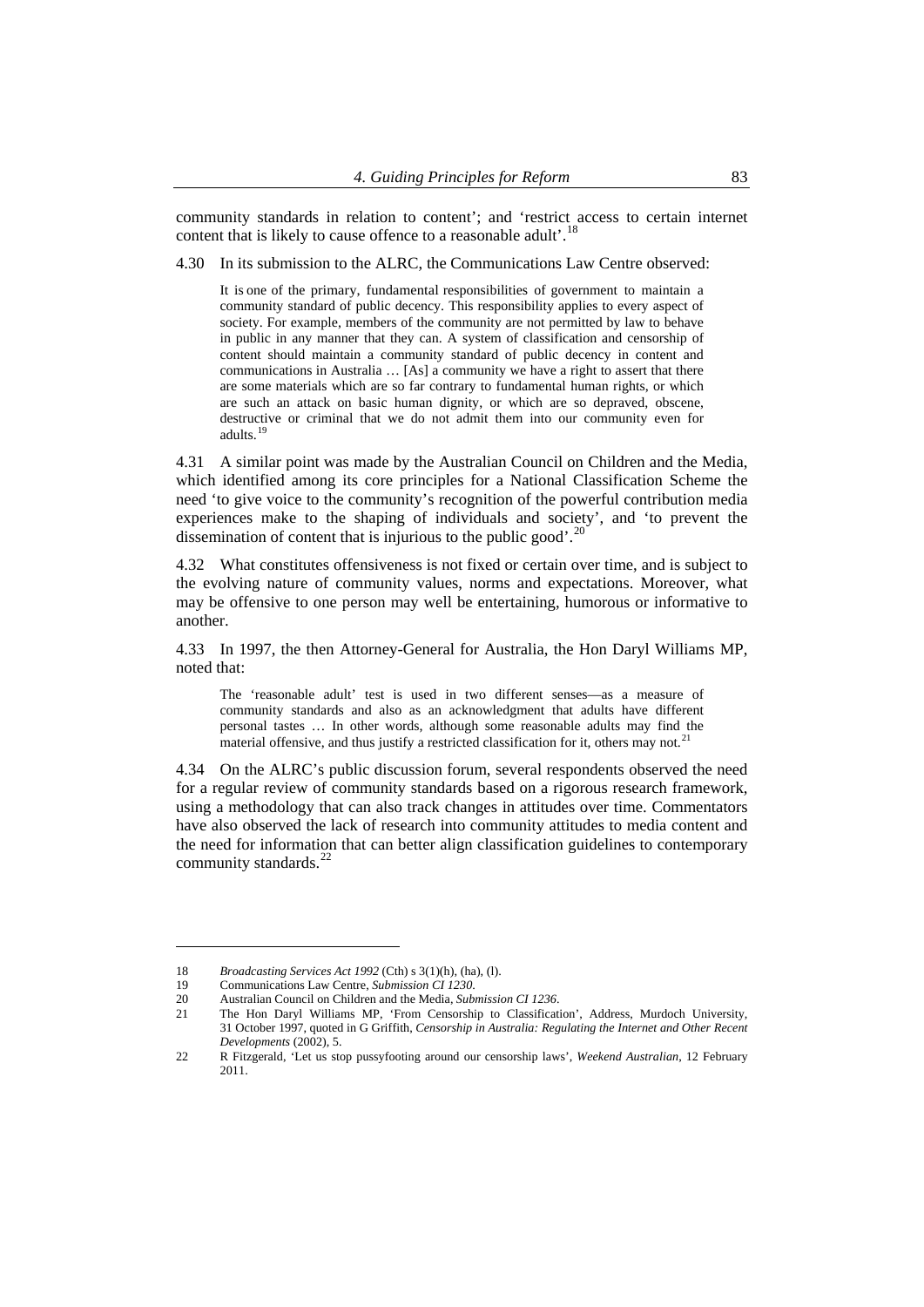4.35 Any community standards test presents the challenge of recognising the diversity of views and ideas in the community, and the cultural diversity of contemporary Australian society. Free TV Australia commented that:

Because community standards develop and change, a dynamic approach is required to encourage innovation and development in content. Gauging 'community standards' in an objective, inclusive and responsive way is difficult. It is important to recognise that different communities within Australia have different standards, and standards change over time.<sup>2</sup>

4.36 The challenges of diversity to any form of classification system are accentuated by media convergence, the proliferation of media content and globalisation. Chris Berg and Tim Wilson from the Institute of Public Affairs identified factors that point towards a 'radical rethink of the principles and justification for classification' as including: the shift of media onto the internet and internet-enabled home entertainment systems; the expansion of 'niche' media targeting smaller audiences and narrower interests; and an 'increasingly multicultural society seeking media produced for ethnic diasporas'.[24](#page-7-1)

4.37 The relevance of more media content being accessed from the home was also raised in submissions, as the private nature of consumption of such content may render notions of 'community standards' more problematic than for publicly available media such as cinema.

4.38 Civil Liberties Australia argued that 'most new technological platforms are accessed only in the context of private use', and that 'internet access, regardless of the platform, is clearly a private use context, in contradistinction to the cinema context'.[25](#page-7-2) Dr Nicolas Suzor of the Queensland University of Technology, proposed that 'in the online environment ... it is much less important to take into account community concerns about content, since content accessed online is generally searched for, not inadvertently accessed'.<sup>[26](#page-7-3)</sup>

4.39 At the same time, the ALRC is of the view that the development of the internet does not in itself provide a rationale for abandoning restrictions on content or regulations based on community standards. The requirement that all such access remains within the bounds of the law continues to be important.

4.40 In this respect, it is worth noting that art 19 of the ICCPR qualifies the right to freedom of expression with the observation that it may be subject to restrictions necessary for 'respect of the rights or reputations of others' or 'the protection of national security or of public order ... or of public health or morals'.<sup>[27](#page-7-4)</sup>

<span id="page-7-1"></span><span id="page-7-0"></span><sup>23</sup> Free TV Australia, *Submission CI 2452*.

<sup>24</sup> Institute of Public Affairs, *Submission CI 1737*.

<sup>25</sup> Civil Liberties Australia, *Submission CI 1143*.

<span id="page-7-2"></span><sup>26</sup> N Suzor, *Submission CI 1233*.

<span id="page-7-4"></span><span id="page-7-3"></span><sup>27</sup> *International Covenant on Civil and Political Rights*, 16 December 1966, [1980] ATS 23 (entered into force on 23 March 1976), art 19.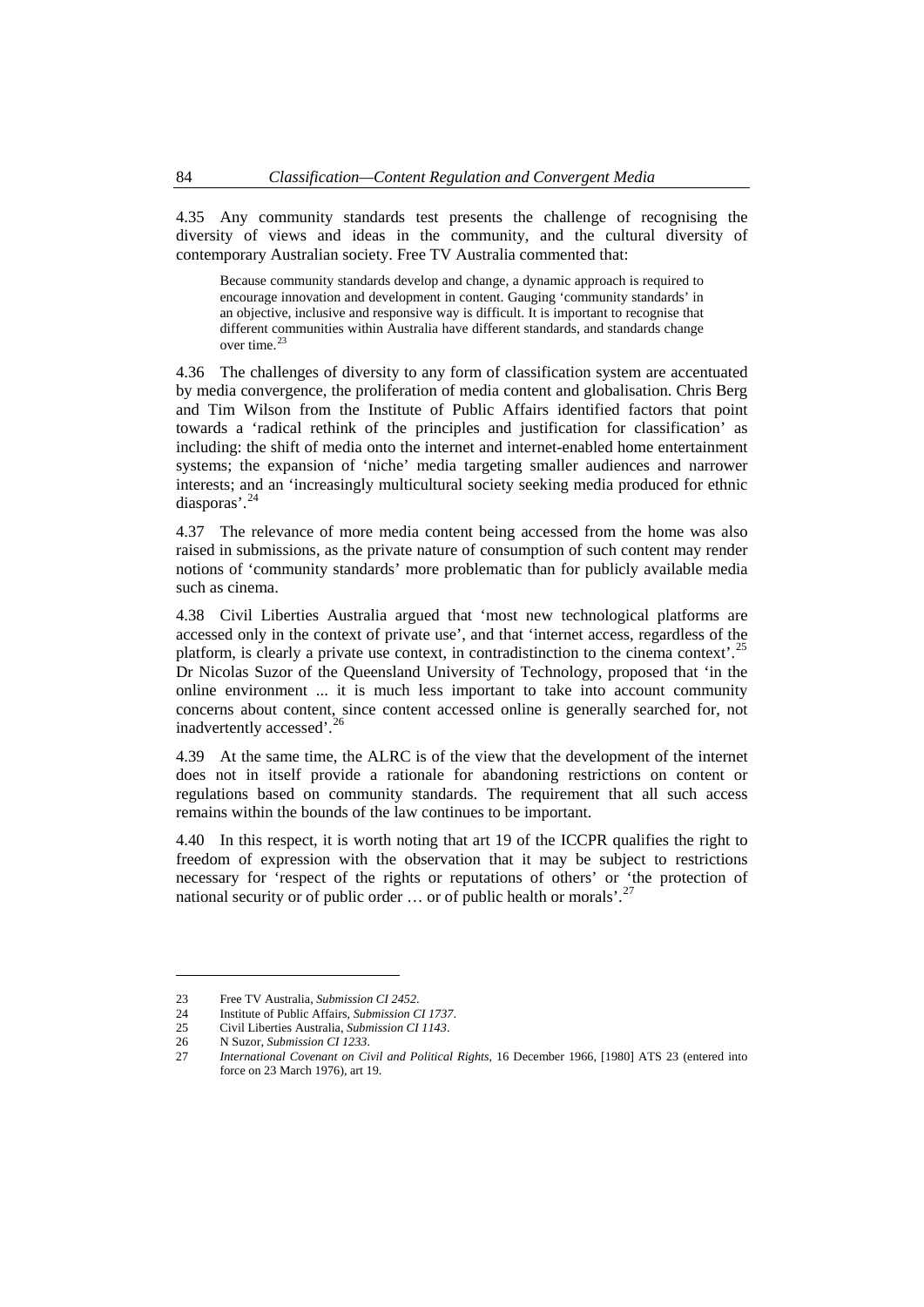# <span id="page-8-0"></span>**Principle 3: Protection of children**

#### **Children should be protected from material likely to harm or disturb them**

4.41 In referring the National Classification Scheme Review to the ALRC, among a range of matters, the Australian Government Attorney-General had regard to

the impact of media on children and the increased exposure of children to a wider variety of media including television, music and advertising as well as films and computer games.<sup>[28](#page-8-1)</sup>

4.42 The National Classification Scheme makes a distinction between the 'responsible adult' on the one hand, and children on the other. This is expressed in the National Classification Code as the principle that 'minors should be protected from material likely to harm or disturb them'.<sup>[29](#page-8-2)</sup>

4.43 In relation to broadcasting and online content, the *Broadcasting Services Act* has statutory objectives to 'ensure that providers of broadcasting services place a high priority on the protection of children from exposure to program material which may be harmful to them', and to 'protect children from exposure to internet content that is unsuitable for children'.

4.44 The protection of children was also identified as a primary objective of the National Classification Scheme in a number of submissions in response to the Issues Paper and the Discussion Paper.<sup>[31](#page-8-4)</sup>

4.45 For example, the Queensland Commission for Children and Young People and Child Guardian considered that:

The primary objectives of a national classification scheme should incorporate protections for children, clear advice to parents and caregivers and considerations of how to promote their wellbeing, positive development and best interests when classifying material.<sup>[32](#page-8-5)</sup>

4.46 Others made reference to the United Nations *Convention on the Rights of the Child* (CROC), to which Australia is a signatory. Among the relevant clauses of CROC are provisions that States Parties shall '[e]ncourage the development of appropriate guidelines for the protection of the child from information and material injurious to his or her well-being' and prevent the 'exploitative use of children in pornographic performances and materials'.[33](#page-8-6)

<span id="page-8-1"></span><sup>28</sup> Terms of Reference. The full Terms of Reference are set out at the front of this Report, and can be accessed from the ALRC website at <www.alrc.gov.au>.

<span id="page-8-3"></span><span id="page-8-2"></span><sup>29</sup> *National Classification Code 2005* (Cth) cl 1(b).

<sup>30</sup> *Broadcasting Services Act 1992* (Cth) s 3(1)(j), (m).

<span id="page-8-4"></span><sup>31</sup> National Civic Council, *Submission CI 2226*; Queensland Commission for Children and Young People and Child Guardian, *Submission CI 1246*; Uniting Church in Australia, *Submission CI 1245*; Australian Council on Children and the Media, *Submission CI 1236*; Bravehearts Inc, *Submission CI 1175*; Media Standards Australia Inc, *Submission CI 1104*; Hon Nick Goiran MLC, *Submission CI 1004*.

<span id="page-8-5"></span><sup>32</sup> Queensland Commission for Children and Young People and Child Guardian, *Submission CI 1246*.

<span id="page-8-6"></span><sup>33</sup> *Convention on the Rights of the Child*, 20 November 1989, [1991] ATS 4 (entered into force on 2 September 1990), arts 17(e), 34(c).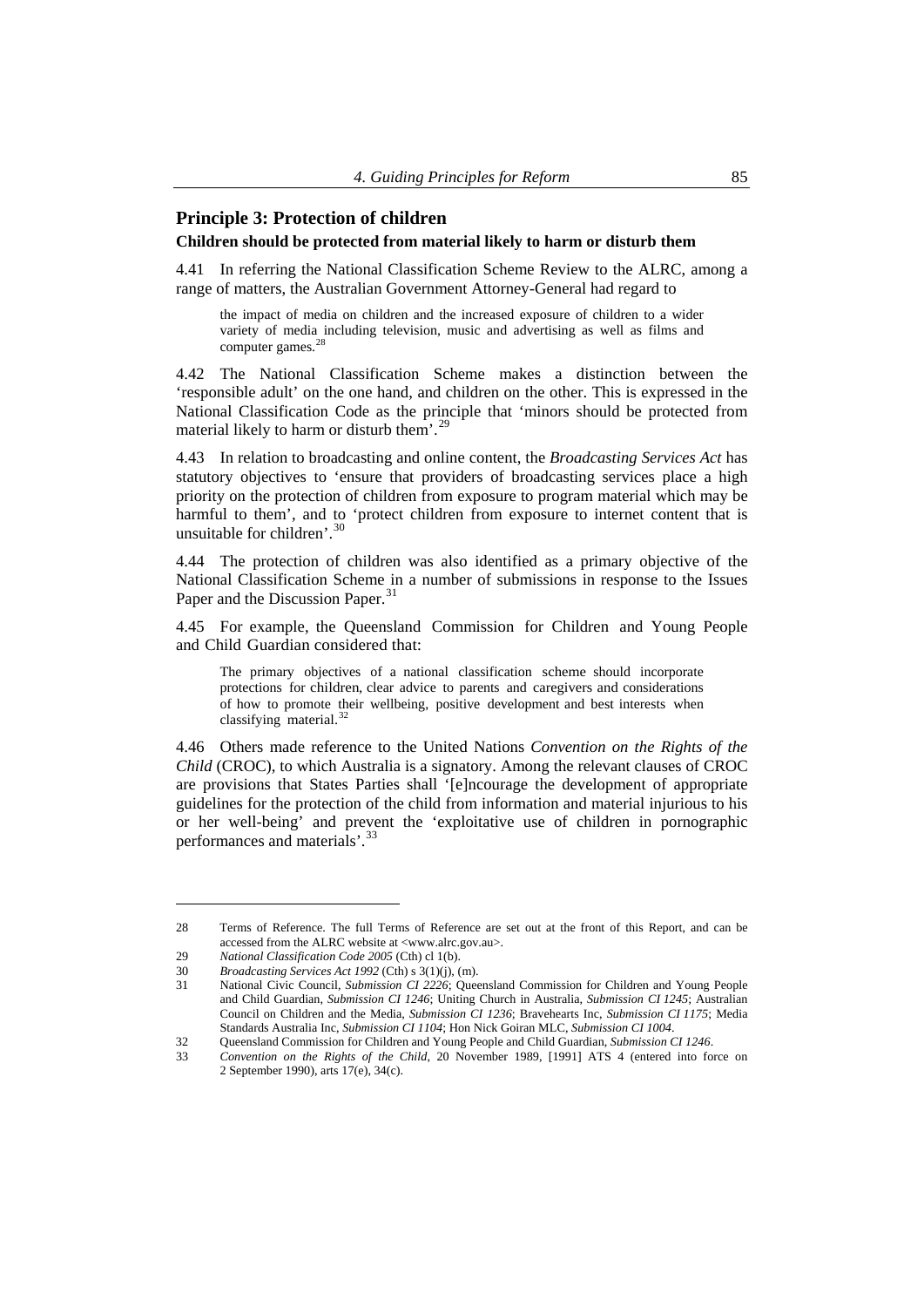<span id="page-9-0"></span>4.47 Some submissions pointed out that the distribution of child pornography has increased considerably through the internet, and that there is a need to address issues relating to the circulation of such material differently from questions concerning access of adults to pornography more generally. Urbas and Kelly, for example, noted that:

According to the US Government, circulation of child pornography had been almost completely eradicated by the mid-1980s. However, the Internet has provided a new means of distribution, and this is now considered a multi-billion dollar industry. The apparent anonymity of the Internet allows paedophiles to share material easily, while the Internet's international reach allows access to material produced in any country to be accessed globally.<sup>[34](#page-9-1)</sup>

4.48 This principle received a large number of comments on the ALRC's public discussion blog. Respondents argued that there was a need to recognise age-based distinctions, and that the issues for small children and teenagers are quite different. Caution was also suggested in relation to pursuing harm mitigation strategies without clear insights into the potential for harm from different media content. It was also argued that classification can ultimately only provide guidance, and responsibility for what media children access ultimately lies with their parents and care givers.<sup>[35](#page-9-2)</sup>

4.49 The question of the relative responsibilities of government and parents in relation to protecting children from potentially harmful media content also generated strong responses from a range of individual submissions that followed the ALRC's Issues Paper.[36](#page-9-3)

4.50 The rights of adults to be able to access material freely and the need to protect children need not be conflicting principles. Telstra argued, for example, that the classification system should have two 'end-user focused' objectives of protecting children from material that may be harmful and empowering adults, within reason, to decide for themselves the media content that they wish to consume.<sup>3</sup>

## **Principle 4: Consumer information**

**Consumers should be provided with information about media content in a timely and clear manner, and with a responsive and effective means of addressing their concerns, including through complaints** 

4.51 In referring the review to the ALRC, the Attorney-General had regard to the 'need to improve classification information available to the community and enhance public understanding of the content that is regulated'.<sup>[38](#page-9-5)</sup>

<sup>34</sup> G Urbas and T Kelly, *Submission CI 1151*.

<span id="page-9-2"></span><span id="page-9-1"></span><sup>35</sup> See ALRC Classification Discussion Forum, <www.alrc.gov.au/public-forum/classification/3-childrenshould-be-protected-material-likely-harm-or-disturb-them> at 2 September 2011.

<span id="page-9-3"></span><sup>36</sup> Australian Law Reform Commission, *Responses to ALRC National Classification Scheme Review Issues*  Paper (IP40) - Graphical Representation of Submissions (2011) <http://www.alrc.gov.au/publications /responses-IP40> at 26 January 2012.

<span id="page-9-4"></span><sup>37</sup> Telstra, *Submission CI 1184*.

<span id="page-9-5"></span><sup>38</sup> Terms of Reference.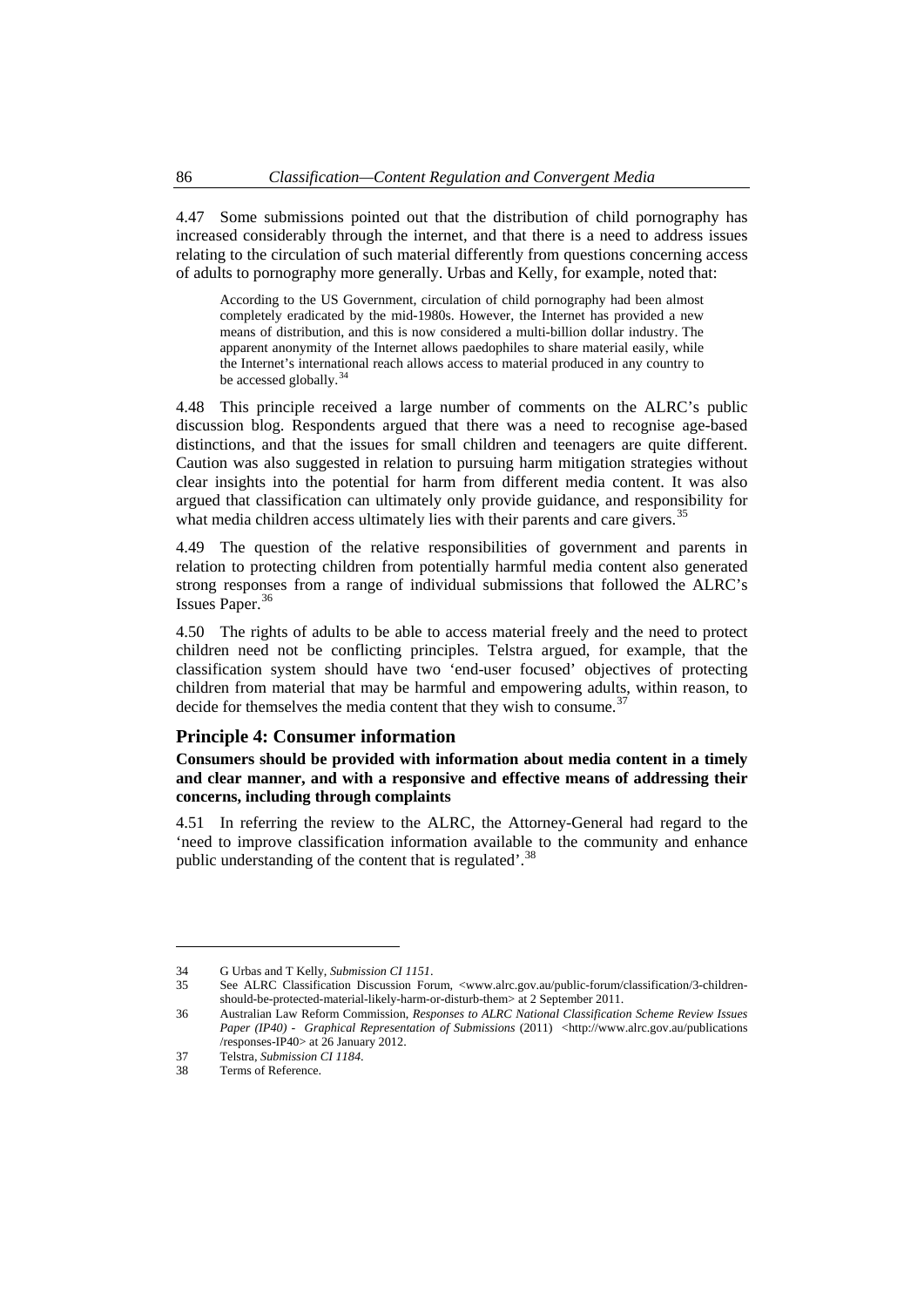4.52 The National Classification Code provides that 'everyone should be protected from exposure to unsolicited material that they find offensive'.[39](#page-10-0) The *Broadcasting Services Act* requires that broadcasters and providers of online content not only respect community standards, but also ensure means for addressing complaints about broadcasting services and certain internet content.<sup>[40](#page-10-1)</sup>

4.53 Classification is essentially about providing information to the public about the material that has been classified in order to guide their entertainment choices. Members of the public should also be able to have their concerns addressed, if they believe that a classification decision was in error, or that content has been made available that is in breach of classification laws.

4.54 Several submissions stated that the provision of appropriate information to enable consumers to make informed decisions about media content should be a primary principle of the National Classification Scheme.<sup>[41](#page-10-2)</sup>

4.55 The Australian Competition and Consumer Commission (ACCC) pointed out that 'the availability of adequate information for consumers to make informed choices is an important characteristic of a competitive industry', and that 'an effective and consistent classification system is one possible tool to achieve this'.<sup>[42](#page-10-3)</sup>

4.56 Civil Liberties Australia emphasised the consumer information dimension of classification, stating that the 'primary objective must be to equip people with the information they need to decide whether they want to purchase or experience particular content beforehand'.<sup>[43](#page-10-4)</sup>

4.57 The Australian Children's Commissioners and Guardians observed that 'for the classification system to meet its objectives it must be, and must be seen to be, reliable by the community'.<sup>[44](#page-10-5)</sup>

4.58 The Senate Legal and Constitutional Affairs References Committee recommended the establishment of a classification complaints 'clearinghouse' as a one-stop shop for administering complaints:

Consumers need to be provided with clear information about how to make complaints in relation to classification matters. In order to make a complaint, a consumer should not be required to have a detailed knowledge of the classification system, along with the role of the various bodies involved in classification and their associated responsibilities.

<span id="page-10-0"></span><sup>39</sup> *National Classification Code 2005* (Cth) cl 1(c).

<span id="page-10-1"></span><sup>40</sup> *Broadcasting Services Act 1992* (Cth) s 3(1)(i), (k).

<span id="page-10-2"></span><sup>41</sup> Australian Council on Children and the Media, *Submission CI 1236*; ASTRA Subscription Television Australia, *Submission CI 1223*; Civil Liberties Australia, *Submission CI 1143*; Interactive Games and Entertainment Association, *Submission CI 1101*.

<sup>42</sup> Australian Competition and Consumer Commission, *Submission CI 2463*.

<span id="page-10-3"></span><sup>43</sup> Civil Liberties Australia, *Submission CI 1143*.

<span id="page-10-5"></span><span id="page-10-4"></span><sup>44</sup> Australian Children's Commissioners and Guardians, *Submission CI 2499*.

<span id="page-10-6"></span><sup>45</sup> Senate Legal and Constitutional Affairs References Committee, *Review of the National Classification Scheme: Achieving the Right Balance* (2011), 181.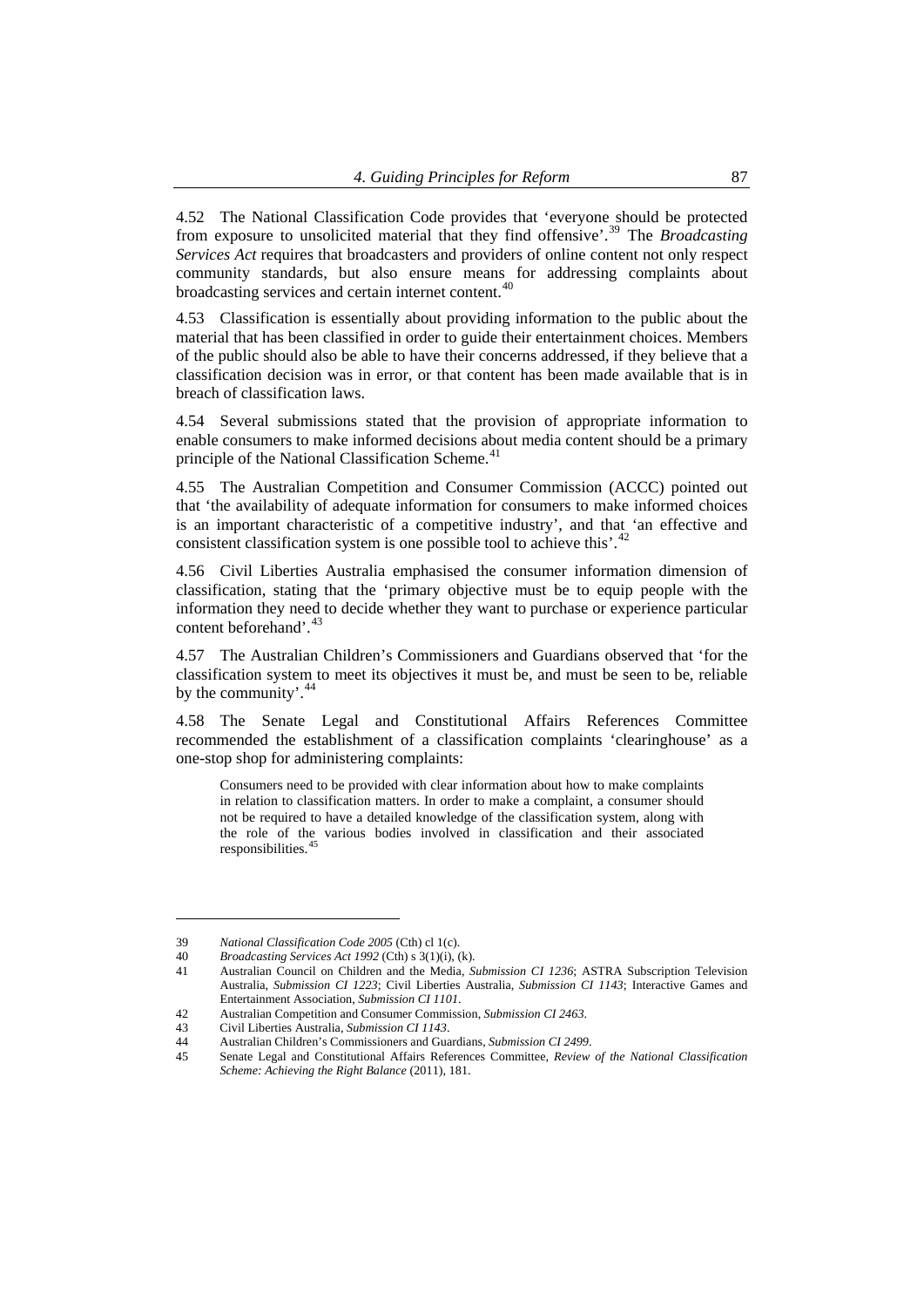<span id="page-11-0"></span>4.59 The current National Classification Scheme framework has been criticised as being confusing to the public.<sup>[46](#page-11-1)</sup> MLCS Management observed, for example, that it is unclear to both industry and consumers what classification requirements apply to certain products, given that

different content regulation schemes apply to different delivery channels ... consumers don't generally give a damn how they got their product—they just get it in the manner that best suits their needs. What they do want is some consistency about the application of classification information.

4.60 Clarity about content classification regulation should assist industry to better comply with classification obligations and meet consumers' expectations for classification information as well as assist consumers understanding of where to direct complaints and have their concerns addressed.

#### **Principle 5: An adaptive regulatory framework**

## **The classification regulatory framework needs to be responsive to technological change and adaptive to new technologies, platforms and services**

4.61 In referring this review to the ALRC, the Australian Government Attorney-General had regard to the need for a framework which can adapt to 'the rapid pace of technological change in media available to, and consumed by, the Australian community'.[48](#page-11-3)

4.62 Several stakeholders argued strongly for the need to move from piecemeal responses that apply the existing classification framework to each new technological development, towards one that is framed in such a way as to be adaptive to broader convergent media trends.

4.63 Telstra observed that, in light of the fragmentation of international media markets, 'the focus of classification policy intervention needs to be shifted to domestically based users rather than the now multitudinous and internationally dispersed content creators and distributors'.<sup>[49](#page-11-4)</sup>

4.64 The Australian Home Entertainment Distributors Association recommended that the Inquiry address the ambiguities in the current framework, particularly between content accessed in physical and digital forms:

The ALRC should guide the government on *what* content should be administered by a reformed Scheme, and as part of this what *can* be administered in a digital distribution environment which is: instant, international, vast and often user generated.

In other words, the Scheme should focus on the content that 'matters' and be implemented so that it can apply to as much content as possible directly by the content distributor. $50$ 

<span id="page-11-2"></span><span id="page-11-1"></span><sup>46</sup> For example, A Hightower and Others, *Submission CI 2159*; MLCS Management, *Submission CI 1241*.

<sup>47</sup> MLCS Management, *Submission CI 1241*.

<span id="page-11-3"></span>Terms of Reference.

<sup>49</sup> Telstra, *Submission CI 1184*.

<span id="page-11-5"></span><span id="page-11-4"></span><sup>50</sup> Australian Home Entertainment Distribution Association, *Submission CI 1152*.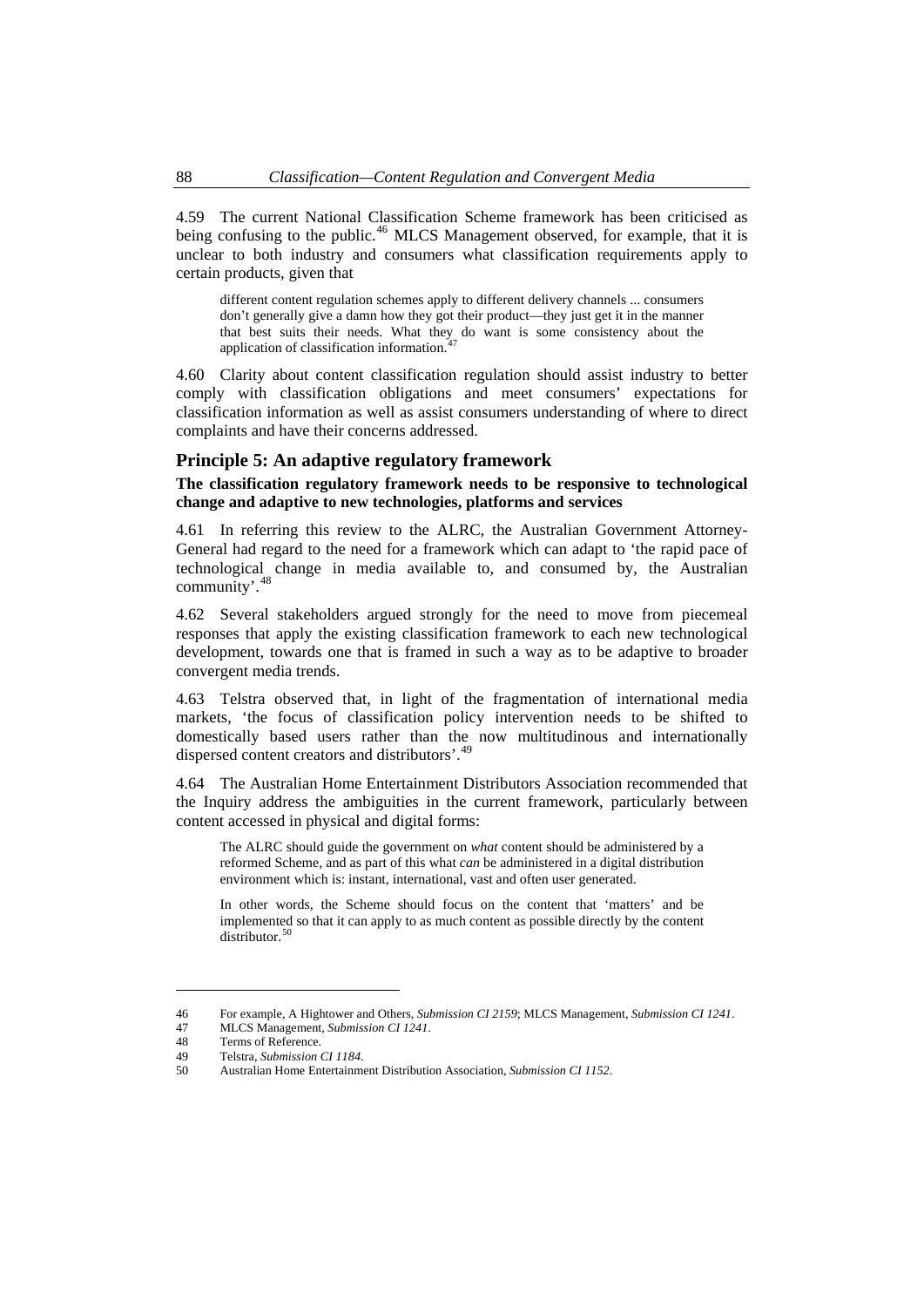4.65 Google argued the need to rethink media classification around the different layers of the converged media environment, rather than in terms of analogies between one media form and another:

The existing classification regime is unworkable in a converged environment. A new regulatory framework must take into account the particular features of each layer of the converged media landscape—the network, the platforms, and the content layers— and apply the appropriate policy instrument.<sup>[51](#page-12-0)</sup>

4.66 Free TV Australia agreed with the principle that

Any new classification framework must be technology-neutral, and be able to deal with new and emerging platforms and services. In particular, the advent of devices such as Connected TVs will enable viewers to transition seamlessly between broadcast and streamed content.<sup>[52](#page-12-1)</sup>

4.67 Criticisms of the *ad hoc* and piecemeal nature of the current National Classification Scheme (NCS) are identified in Chapter 2 of this Report. The Australian Mobile Telecommunications Association (AMTA) noted the difficulties involved in extending the existing framework to the fast-changing and global mobile telecommunications environment:

AMTA has concerns about the practicalities in extending the NCS so that it covers all content available in Australia, including online content that may often be sourced from foreign-based producers of content or be produced by internet users rather than more traditional content providers. Such an extension of the NCS would be almost impossible to administer, either by the regulatory body or by telecommunications service providers. Further, AMTA believes that the existing classification requirements that apply, for example, to film, may not be easily or appropriately translated to other platforms, such as mobiles.<sup>5</sup>

4.68 Such observations with the concern expressed by the Australian Communication and Media Authority (ACMA) about 'broken concepts' in existing legislation, and 'piecemeal responses' to new issues, where

legislation is incrementally amended and supplemented to address the rapid change occurring in the communications sector over the past two decades ... the present communications legislative landscape is fragmented [and this] has reduced the overall coherence of the regulatory scheme.

4.69 The ALRC supports the development of a policy and regulatory framework for media classification that can be adaptive and flexible, and can respond to changes in technology, consumer demand and markets.

<span id="page-12-1"></span><span id="page-12-0"></span><sup>51</sup> Google, *Submission CI 2336*.

<sup>52</sup> Free TV Australia, *Submission CI 2452*.

<sup>53</sup> Australian Mobile Telecommunications Association, *Submission CI 1190*.

<span id="page-12-3"></span><span id="page-12-2"></span><sup>54</sup> Australian Communications and Media Authority, *Broken Concepts: The Australian Communications Legislative Landscape* (2011), 7.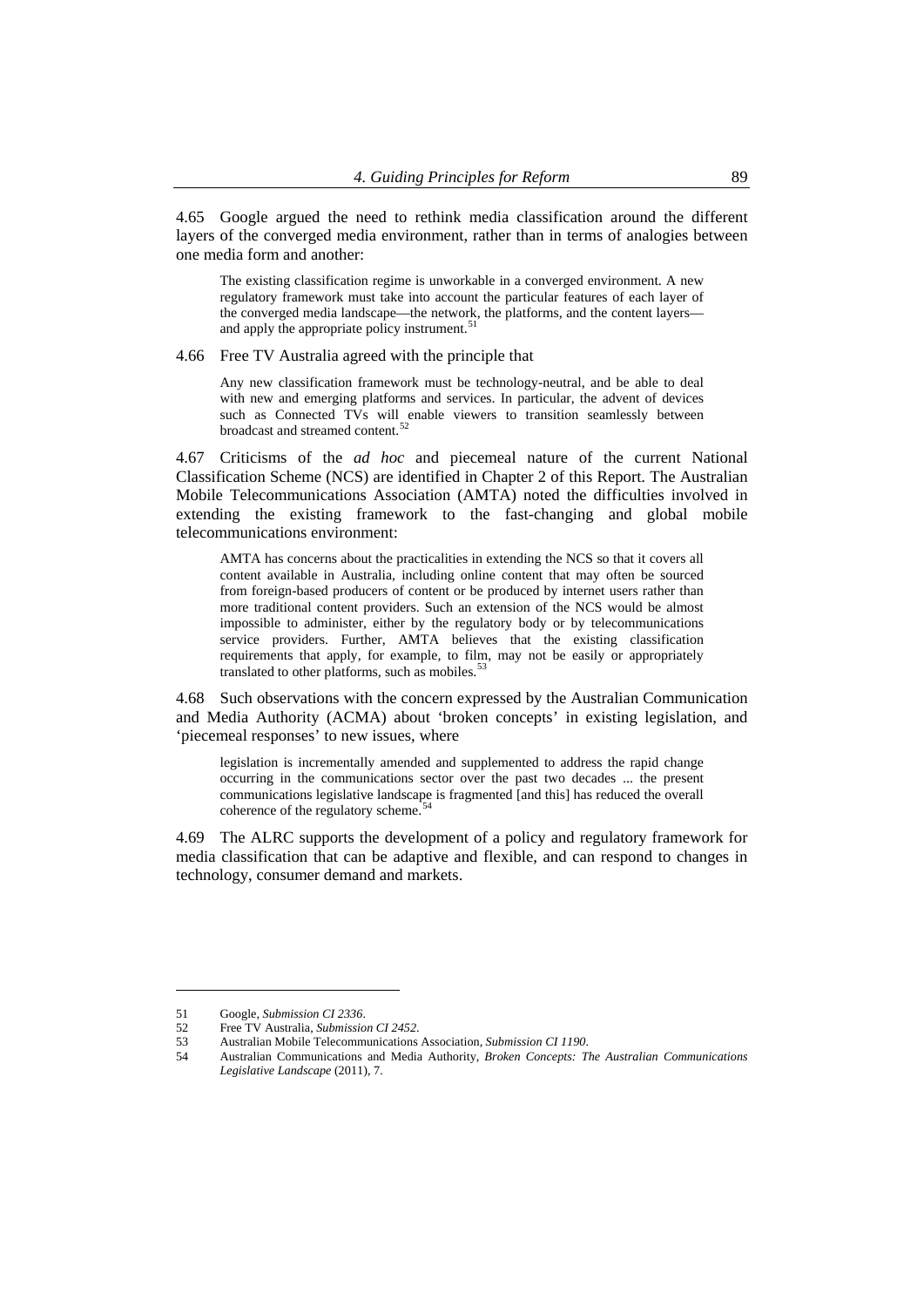## <span id="page-13-0"></span>**Principle 6: Competition and innovation**

## **The classification regulatory framework should not impede competition and innovation, and not disadvantage Australian media content and service providers in international markets**

4.70 The Terms of Reference for this Inquiry point to the need for the ALRC to give consideration to the 'desirability of a strong content and distribution industry, and minimising the regulatory burden'.

4.71 Such a principle is consistent with the objective of the *Broadcasting Services Act* to provide 'a regulatory environment that will facilitate the development of a broadcasting industry in Australia that is efficient, competitive and responsive to audience needs'[55](#page-13-1) and the principle of the Convergence Review that the 'communications and media market should be innovative and competitive, while balancing outcomes in the interest of the Australian public'.<sup>[56](#page-13-2)</sup>

4.72 The ACCC made the point that

Media consumption habits are evolving as new services and applications are developed that take advantage of emerging platforms. These changes give rise to a significant opportunity to achieve a much greater degree of competition in the media and communications industry than has existed in the past.<sup>[57](#page-13-3)</sup>

4.73 At the same time, the ACCC cautioned against overly prescriptive approaches to the regulation of online content and emergent media platforms, observing that

Any extension of the classification regime to online content should be managed carefully to ensure that emerging platforms and services are not stifled by regulatory burdens, which in turn may lead to reduced consumer choice and competition.<sup>5</sup>

4.74 The ALRC considers that the National Classification Scheme needs to ensure that there is parity of treatment between domestic and international media content providers. The problem with existing regulations is that they can be disproportionately applied to domestic providers, while the regulatory complexities arising from media globalisation and convergence are simply ignored.

<span id="page-13-1"></span><sup>55</sup> *Broadcasting Services Act 1992* (Cth) s 3(1)(b).

<span id="page-13-2"></span><sup>56</sup> Department of Broadband, Communications and the Digital Economy, *Convergence Review: Emerging Issues Paper* (2011), Principles 3 & 8. The *National Digital Economy Strategy* has stated the Australian Government's aim that, by 2020, 'Australia will be among the world's leading digital economies': See Department of Broadband, Communications and the Digital Economy 2011, *#au20 National Digital Economy Strategy: Leveraging the National Broadband Network to Drive Australia's Digital Productivity*, Executive Summary, 2.

<span id="page-13-3"></span><sup>57</sup> Australian Competition and Consumer Commission, *Submission CI 2463*.

<span id="page-13-4"></span><sup>58</sup> Ibid.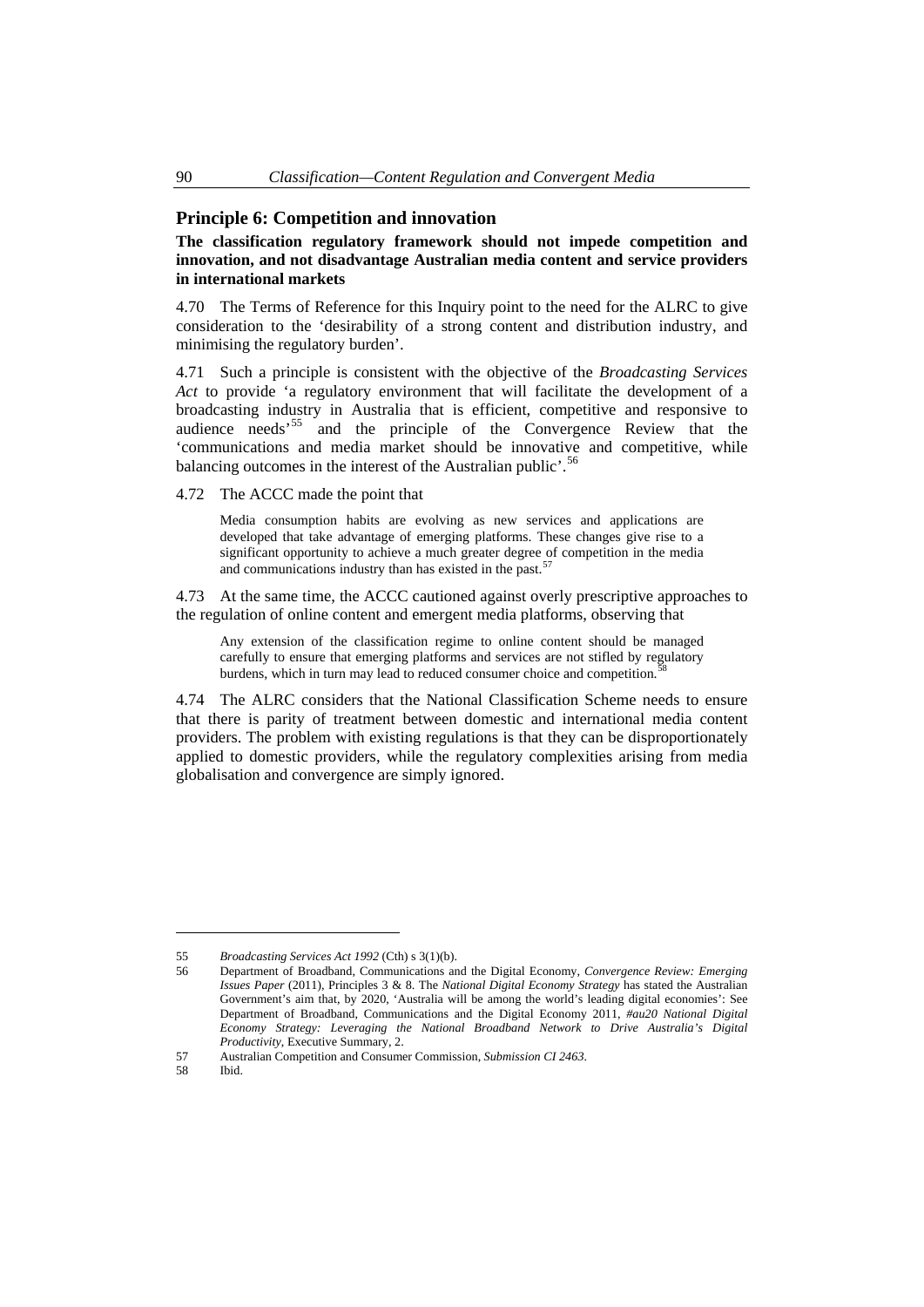<span id="page-14-0"></span>4.75 Telstra, for example, noted that:

The reduced capacity of Nation States to enforce regulation against international actors (even where the black letter law is consistent in its application) creates a serious risk that local providers, who are more easily caught by the regulatory reach of Government, could be indirectly competitively disadvantaged by regulatory intervention.<sup>[59](#page-14-1)</sup>

4.76 The Interactive Games and Entertainment Alliance (the iGEA) drew attention to the need for a classification framework that does not 'impede innovation nor the exploration of the provision of entertainment and other services over new technologies'.<sup>[60](#page-14-2)</sup>

4.77 The Internet Industry Association recommended the development of a framework that is harmonised, where possible, with other international classification standards, so that a revised National Classification Scheme would

enable development of an international system whereby information about content could be provided once by the originator and vendors/distributors in different countries/cultures could use that information to apply 'age appropriate' recommendations appropriate to their culture.<sup>[61](#page-14-3)</sup>

4.78 On the ALRC public discussion forum, the question was raised as to whether Australia should adopt classification decisions made in other countries, given that most media content is accessed from overseas.<sup>[62](#page-14-4)</sup> As noted in Appendix 1 to this Report, New Zealand refers to classification decisions of the Australian Classification Board for certain content sold in its domestic market. The ALRC discusses this concept in Chapter 7.

## **Principle 7: Clear regulatory purpose**

## **Classification regulation should be kept to the minimum needed to achieve a clear public purpose**

4.79 The ALRC has been asked to propose a regulatory framework for the National Classification Scheme that can 'minimise the regulatory burden' while meeting community expectations. Similarly, the Convergence Review has proposed that 'where regulation is required, it should be to the minimum needed to achieve a clear public purpose'.<sup>[63](#page-14-5)</sup>

<sup>59</sup> Telstra, *Submission CI 1184*.

<span id="page-14-3"></span><span id="page-14-2"></span><span id="page-14-1"></span><sup>60</sup> Interactive Games and Entertainment Association, *Submission CI 1101*.

<sup>61</sup> Internet Industry Association, *Submission CI 2445*.

<span id="page-14-4"></span><sup>62</sup> ALRC Classification Discussion Forum, <www.alrc.gov.au/public-forum/classification/4-nationalclassification-scheme-needs-provide-consumer-information-time#comment-92> at 2 September 2011.

<span id="page-14-5"></span><sup>63</sup> Department of Broadband, Communications and the Digital Economy, *Convergence Review: Emerging Issues Paper* (2011), 8.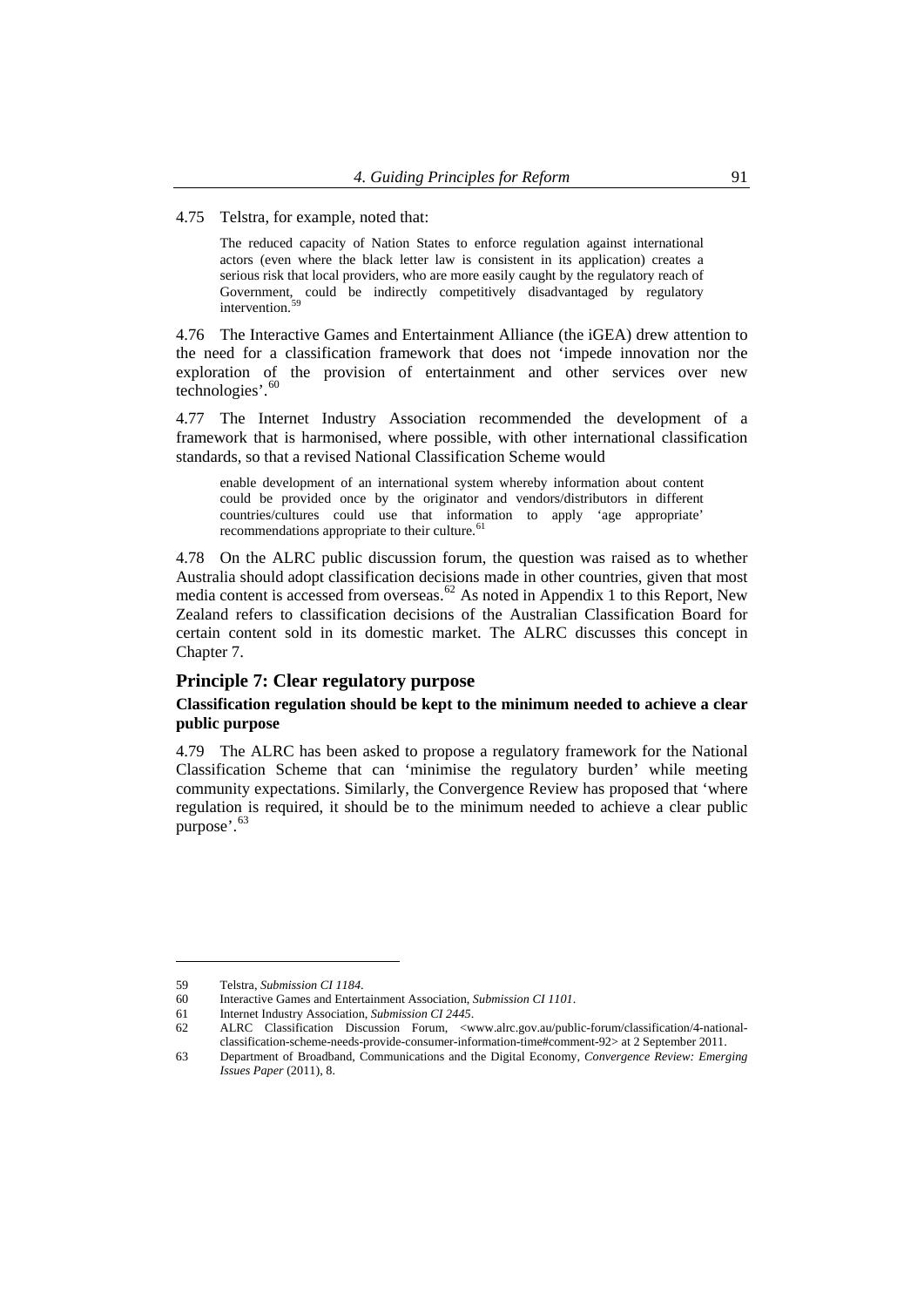4.80 The *Australian Government Best Practice Regulatory Handbook* frames a guiding principle for government regulation as follows:

The challenge for government is to deliver effective and efficient regulation regulation that is *effective* in addressing an identified problem and *efficient* in terms of maximising the benefits to the community, taking account of the costs.<sup>[64](#page-15-0)</sup>

4.81 Concerns about the costs of compliance and the need for clarity were expressed by stakeholders.<sup>[65](#page-15-1)</sup> The iGEA, for example, drew attention to the need for a classification framework 'designed to ensure that it is easy for the local and global industry to comply with' and which 'operates in a certain and low friction manner', with low costs of compliance.<sup>[66](#page-15-2)</sup> Further, the classification framework 'should clearly indicate the extent of its application, including whether it applies to computer games played or delivered over the Internet from inside or outside of Australia'.<sup>[67](#page-15-3)</sup>

4.82 In the ALRC's view, the critical variables in determining the appropriate regulatory form for classification of media content should include:

- the potential for risk, harm or impact associated with the content in question;
- the degree of community concern about the effective application of classification to the content in question;
- the likelihood of the industry or media content provider in question effectively self-managing its own relationship to its consumers and to the wider community; and
- the extent to which non-compliance with regulations generates reputational risk or diminished market standing for the industry or media content provider in question.

4.83 As discussed in later chapters of this Report, the ALRC is of the view that there is considerable scope to extend co-regulatory arrangements in those areas where there is no major community contention about classification decisions, allowing government to more effectively focus time and resources on the most contentious media content.

4.84 This is a realistic and appropriate response to the almost infinite volumes of media content now available to consumers and households, and to develop more appropriate consideration of the costs and benefits associated with who classifies what.

4.85 By enabling industry to take greater direct responsibility for classification decision making, the ALRC envisages more concentration of public resources on ensuring higher-level media content is properly classified and restricted. Industry classification will also free up resources currently deployed in across-the-board platform-based classification to be redeployed in the fast-growing area of online content that may require restricted access or be prohibited.

<sup>64</sup> Australian Government, *Best Practice Regulation Handbook* (2010), 1.

<span id="page-15-2"></span><span id="page-15-1"></span><span id="page-15-0"></span><sup>65</sup> Telstra, *Submission CI 1184*; Interactive Games and Entertainment Association, *Submission CI 1101*.

<span id="page-15-3"></span><sup>66</sup> Interactive Games and Entertainment Association, *Submission CI 1101*.

<sup>67</sup> Internet Industry Association, *Submission CI 2445*.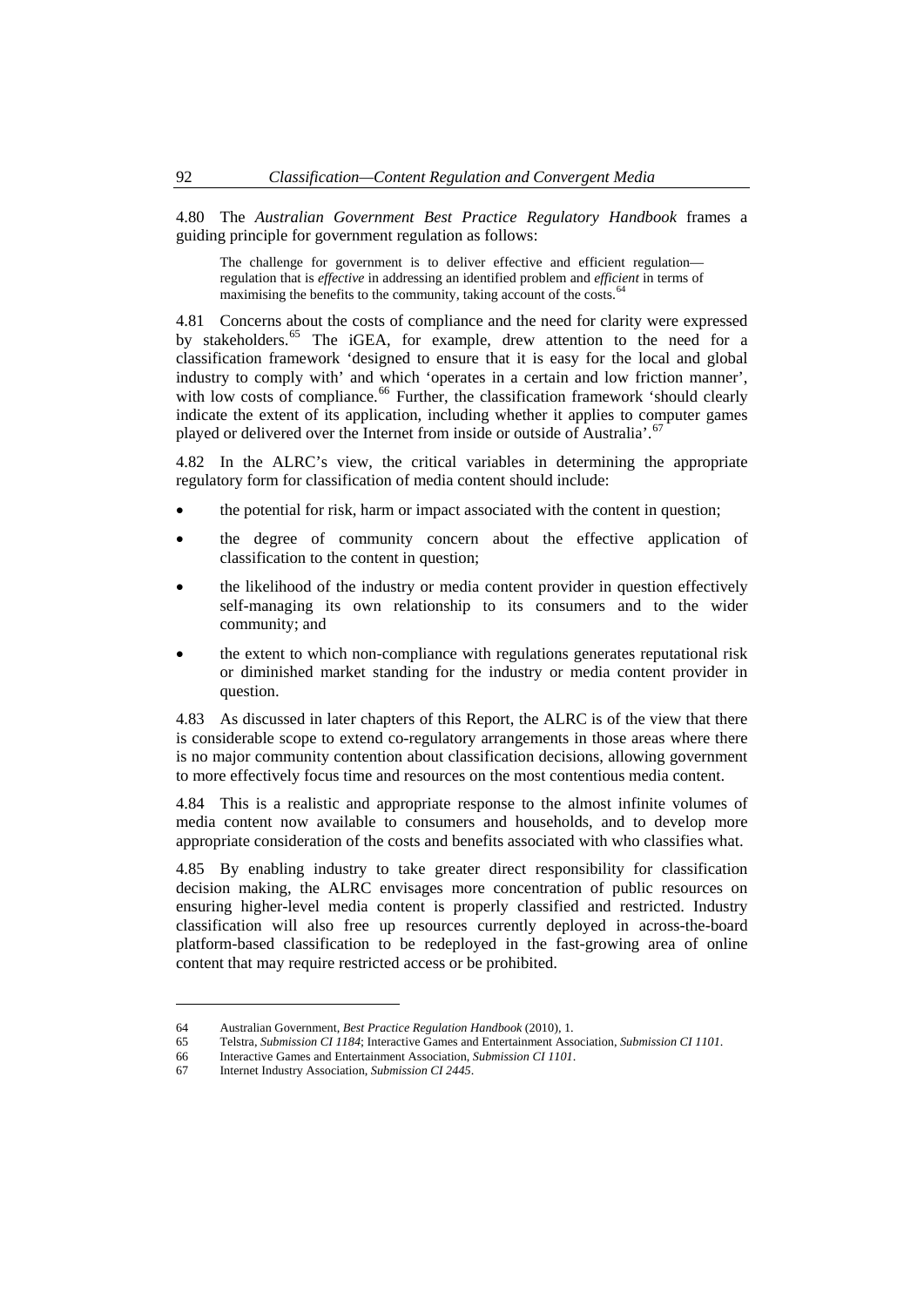<span id="page-16-0"></span>4.86 The ACCC has provided guidelines for developing effective voluntary industry codes of conduct.[68](#page-16-1) The ACCC observed that the benefits of voluntary industry codes can include:

- that industry codes can be more flexible than government legislation and can be amended more efficiently to keep abreast of changes in industry needs, technological changes, or changing market conditions;
- that there can be greater transparency of the industry to which signatories to the code belong;
- greater stakeholder or investor confidence in the industry/business;
- ensuring industry compliance with the Act in order to significantly minimise breaches;
- that industry participants have a greater sense of ownership of the code leading to a stronger commitment to comply with the Act;
- that the code acts as a quality control within an industry; and
- that complaints handling procedures are generally more cost effective, time efficient and user friendly in resolving complaints than government bodies.<sup>6</sup>

4.87 Codes and co-regulatory frameworks are discussed in more detail in Chapter 11 of this Report.

4.88 In a draft version of these principles circulated for public comment, the full statement was that 'classification regulation should be kept to the minimum needed to achieve a clear public purpose, and should be clear in its scope and application.' In response to comments received on the public discussion blog, the principle has been amended, as it was argued that clarity in scope and application is implied in the shorter statement.<sup>[70](#page-16-3)</sup>

## **Principle 8: Focus on content**

 $\overline{a}$ 

## **Classification should be focused upon content rather than platform or means of delivery.**

4.89 Many stakeholders identified the principle of platform neutrality as being important, and suggested that the extent to which the National Classification Scheme does not operate on the basis of such a principle, is a major source of ongoing problems.

<sup>68</sup> Australian Competition and Consumer Commission, *Submission CI 2463*.

<span id="page-16-2"></span><span id="page-16-1"></span><sup>69</sup> Australian Competition and Consumer Commission, *Guidelines for Developing Effective Voluntary Industry Codes of Conduct* (2011), 3.

<span id="page-16-3"></span><sup>70</sup> See ALRC Classification Discussion Forum, <www.alrc.gov.au/public-forum/classification/7 classification-regulation-should-be-kept-minimum-needed-achieve-clear-#comments> at 2 September 2011.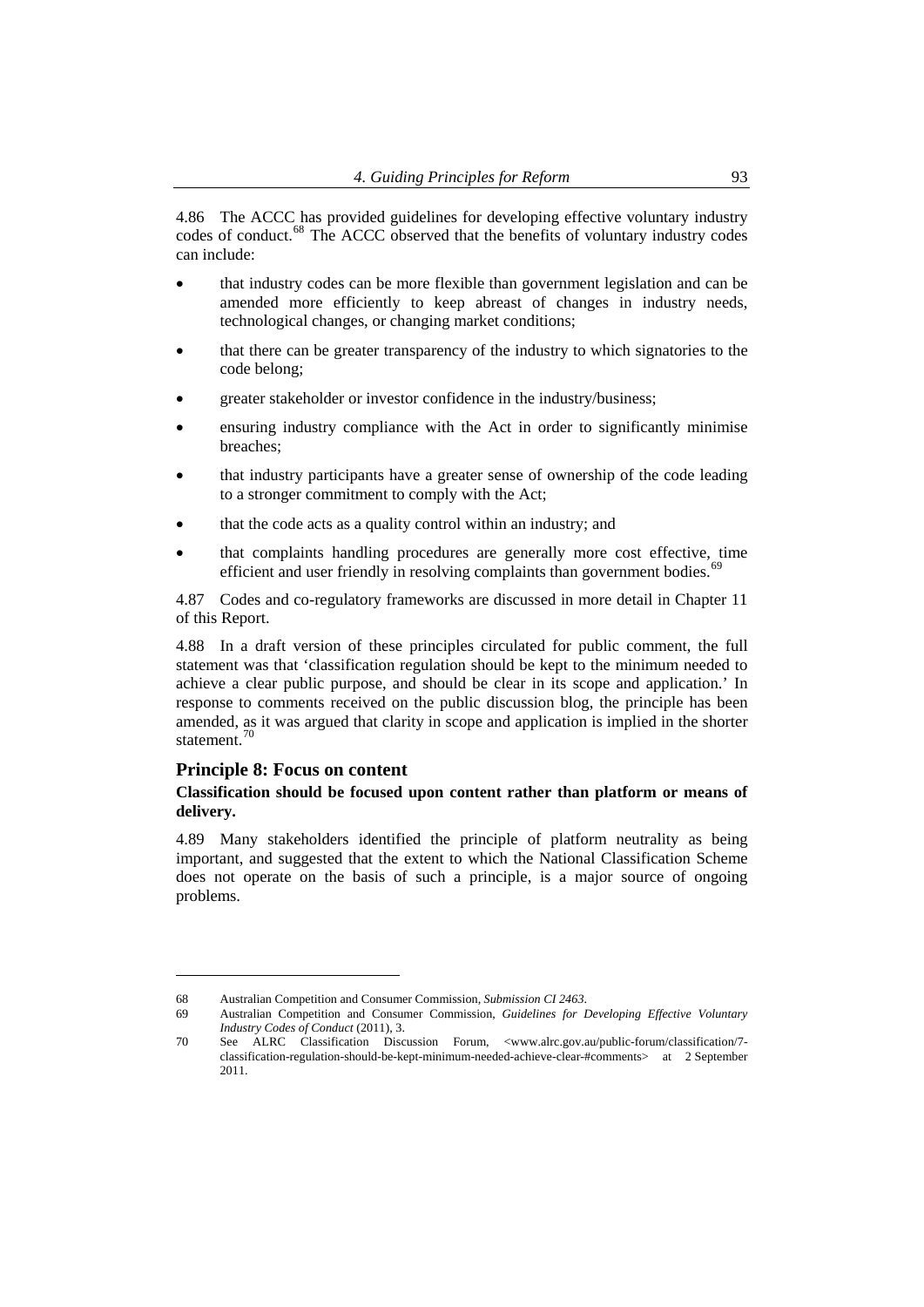4.90 In responses to the Issues Paper, the absence of an R 18+ classification for computer games was repeatedly cited as evidence of what happens when classification guidelines are platform driven and based upon contentious assumptions about the impact of a particular medium or the nature of its consumers.<sup>[71](#page-17-0)</sup>

4.91 The Convergence Review Committee has also emphasised the need for a platform neutral regulatory framework. In recommending the phasing out of licencing regimes as a condition for the provision of certain types of content, such as those applying under the *Broadcasting Services Act*, the Committee has stated:

Having regard to the principle of freedom of communication, there is no compelling reason to continue to require a licence to provide a content service, particularly where no licence is required to provide an identical service on a different platform. Providers of content services may have obligations, where appropriate, without the need for licences.<sup>[72](#page-17-1)</sup>

4.92 Telstra drew attention to current inconsistencies in the treatment of similar content across different platforms, and the extent to which this becomes problematic in the context of devices such as the Telstra T-Box, which are explicitly designed to deliver content from multiple platforms through a single device:

As technological innovation continues, and the diversity of content producers and distribution platforms continues to grow, distinguishing classification treatment on the basis of distribution platform is likely to become increasingly difficult, resulting in further inconsistencies of this kind.<sup>[73](#page-17-2)</sup>

4.93 Assistant Professor Sarah Ailwood and Mr Bruce Arnold, of the University of Canberra, observed that the current National Classification Scheme predates media convergence and, accordingly, 'treats content in terms of form rather than mode of delivery'. They advocated the development of a new classification model that is 'consistent across platforms'.[74](#page-17-3)

4.94 MLCS Management observed that:

The idea of different channels making a difference to users does not make sense. From a classification perspective, consumers simply do not care where they get content from ... We need to get over who is responsible for what channel, develop a framework for all content, and *then* sort out who manages it at a government level.

4.95 The Senate Legal and Constitutional Affairs References Committee also expressed the view that 'a uniform approach to the same or similar content is required, regardless of the medium of delivery', and that 'the equal treatment of content,

<span id="page-17-0"></span><sup>71</sup> See Responses to ALRC National Classification Scheme Review Issues Paper (IP40) – graphical representation of submissions, <www.alrc.gov.au/publications/introduction/question-3-shouldtechnology-or-platform-used-access-content-affect-whethe> at 3 February 2012.

<span id="page-17-1"></span><sup>72</sup> Department of Broadband, Communications and the Digital Economy, *Convergence Review: Interim Report* (2011), 4.

<span id="page-17-3"></span><span id="page-17-2"></span><sup>73</sup> Telstra, *Submission CI 1184*.

<sup>74</sup> S Ailwood and B Arnold, *Submission CI 2156*.

<span id="page-17-4"></span><sup>75</sup> MLCS Management, *Submission CI 1241*.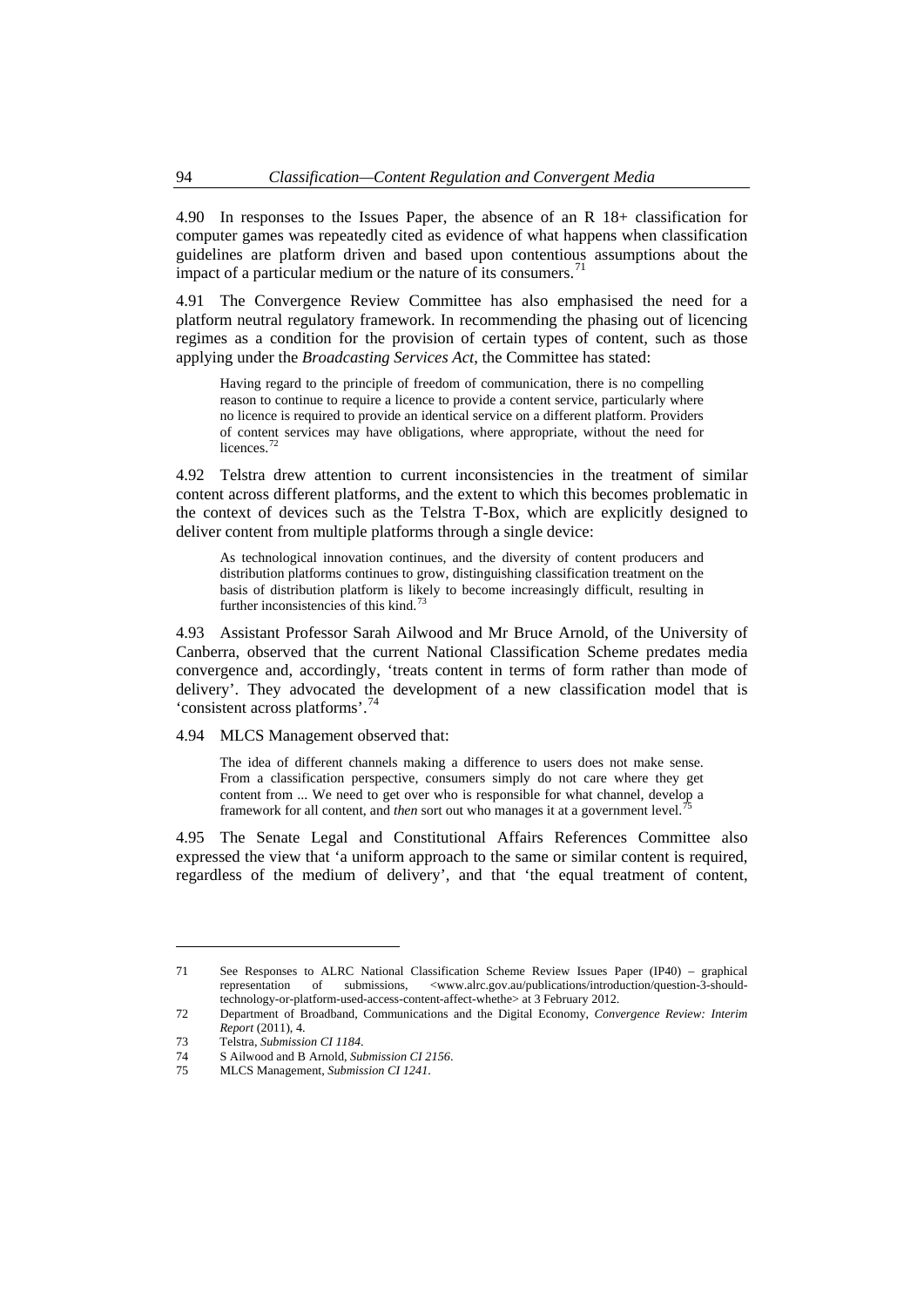regardless of the platform used to access that content, should be a guiding principle of a reformed National Classification Scheme'.<sup>76</sup>

4.96 The ALRC is of the view that convergence is making media content and services increasingly independent of particular delivery technologies, and that content regulation can no longer be premised upon assumptions that it will be carried on any single platform.

4.97 The ACMA has also argued that 'regulation constructed on the premise that content could (and should) be controlled by how it is delivered is losing its force, both in logic and in practice'.<sup>7</sup>

4.98 At the same time, the ALRC recognises that the principle of 'platform neutrality' may present significant challenges in practice. As Dr Lyria Bennett Moses of the University of New South Wales observed:

If one strives to achieve parity of outcome (so that [it is] as hard to access material on-line as in a local bookstore or library or movie theatre), then one would need to impose very restrictive laws on on-line content ... Similarly, if one strives to draft laws in a technology neutral way (thus not differentiating between different technologies in the wording of the legislation), then the laws may not be equally effective or cost-effective in all contexts.<sup>[78](#page-18-1)</sup>

4.99 A conspicuous case of a lack of platform neutrality in the current scheme is in the treatment of computer games at the higher end of the classification spectrum relative to other media, such as films and DVDs. A separate classification scheme was introduced in 1994 for computer games, based on concerns that games, because of their 'interactive' nature, 'may have greater impact, and therefore greater potential for harm or detriment, on young minds than film or videotape'.<sup>7</sup>

4.100 Gareth Griffith observed that this decision, which led to the highest available classification for computer games being MA 15+, marked a significant departure from the 'contemporary "classification" perspective' and was 'suggestive of the "censorship" perspective, emphasising ideas associated with "protection from harm" and the public good'.<sup>[80](#page-18-3)</sup>

<sup>76</sup> Senate Legal and Constitutional Affairs References Committee, *Review of the National Classification Scheme: Achieving the Right Balance* (2011), 177–178.

<span id="page-18-0"></span><sup>77</sup> Australian Communications and Media Authority, *Broken Concepts: The Australian Communications Legislative Landscape* (2011), 6.

<span id="page-18-1"></span><sup>78</sup> L Bennett Moses, *Submission CI 2126*. See also L Bennett Moses, 'Creating Parallels in the Regulation of Content: Moving from Offline to Online' (2010) 33 *University of New South Wales Law Journal* 581, 581–604.

<span id="page-18-2"></span><sup>79</sup> Office Of Film and Literature Classification, *Annual Report 1993–94*, quoted in G Griffith, *Censorship in Australia: Regulating the Internet and Other Recent Developments* (2002), 12.

<span id="page-18-3"></span><sup>80</sup> Ibid, 12.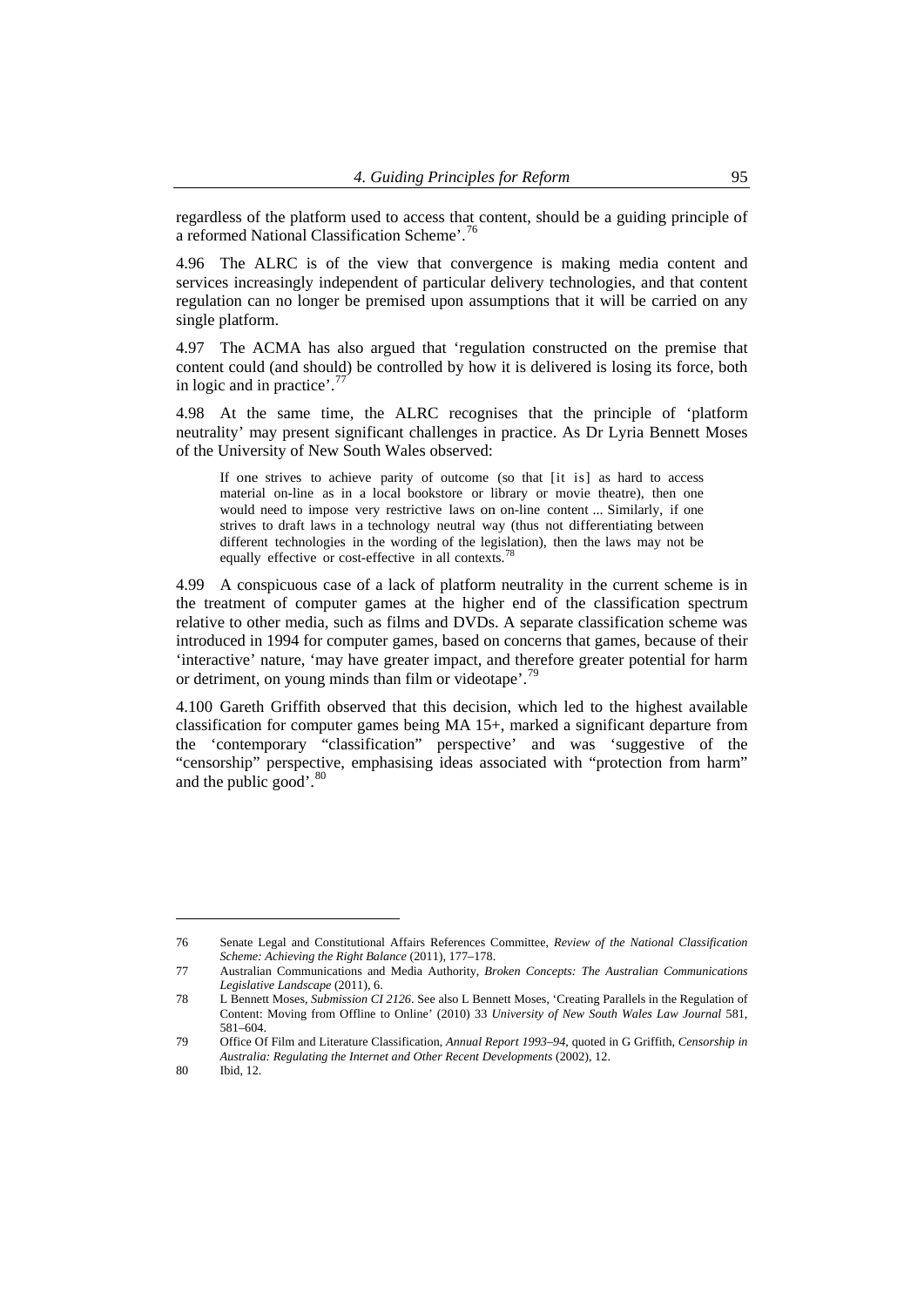<span id="page-19-0"></span>4.101 In the course of the Inquiry, an agreement was reached by the Australian Government, state and territory censorship ministers at the SCAG meeting of July 2011 to introduce an R  $18+$  category for computer games.<sup>[81](#page-19-1)</sup>

4.102 In February 2012, a bill was introduced by the Minister for Home Affairs and Minister for Justice, the Hon Jason Clare MP, to amend the *Classification Act* to introduce an R 18+ category for computer games, and make consequential amendments to the *Broadcasting Services Act* to recognise the introduction of such a category.[82](#page-19-2)

4.103 The ALRC suggests that platform neutrality should be a guiding principle of any new regulations, that co-regulatory approaches should be developed to a greater degree than is currently the case, and that regulatory activity should focus on content of most concerns in relation to community standards and the protection of children.

# **Platform neutrality and the question of media effects**

4.104 The ALRC is proposing that policies and regulations applying under the National Classification Scheme should reflect, to the maximum degree possible, the principle of platform neutrality. Classification should focus on media content rather than platforms or delivery technologies. In the context of media convergence, we have argued that attempts to apply different regulatory frameworks to media based upon their delivery platform has proven to be unsustainable over time, and has generated significant distortions in classification outcomes.

4.105 A related issue is the possible effects that different forms of media may have on the behaviour of individuals. The lengthy debate about whether to introduce an R 18+ classification for computer games, and the distortions and anomalies that emerged in the Australian games market arising from the absence of such a classification, has drawn attention to the problems that can arise from assumptions about media effects.

4.106 The literature on whether particular media content has effects on those who consume it is voluminous. The relationship between media violence and violence in society is perhaps the most researched topic in media and communications, with studies dating back as far as the 1930s. Research into the relationship between television and violence has been particularly prominent since the mid-1950s, after the United States (US) Congressional hearings of 1952 and 1955.<sup>[83](#page-19-3)</sup>

4.107 Research has often been triggered by particular events, such as riots and political assassinations in the US in the 1960s, the Columbine school shootings in the US in 1989, or—in the Australian context—the aftermath of the killing of 35 people at Port Arthur, Tasmania, by Martin Bryant in 1996. More recently, both the Oslo shootings and the London riots in 2011 acted as prompts for debate about the influence of violent video games and social media respectively.

<span id="page-19-2"></span><span id="page-19-1"></span><sup>81</sup> Standing Committee of Attorneys-General, *Communiqué 21 & 22 July 2011*.

<sup>82</sup> Explanatory Memorandum Classification (Publications, Films and Computer Games) Amendment (R 18+ Computer Games) Bill 2012 (Cth).

<span id="page-19-3"></span><sup>83</sup> J Murray, 'Media Violence: The Effects are Both Real and Strong' (2008) 51 *American Behavioural Scientist* 1212, 1213.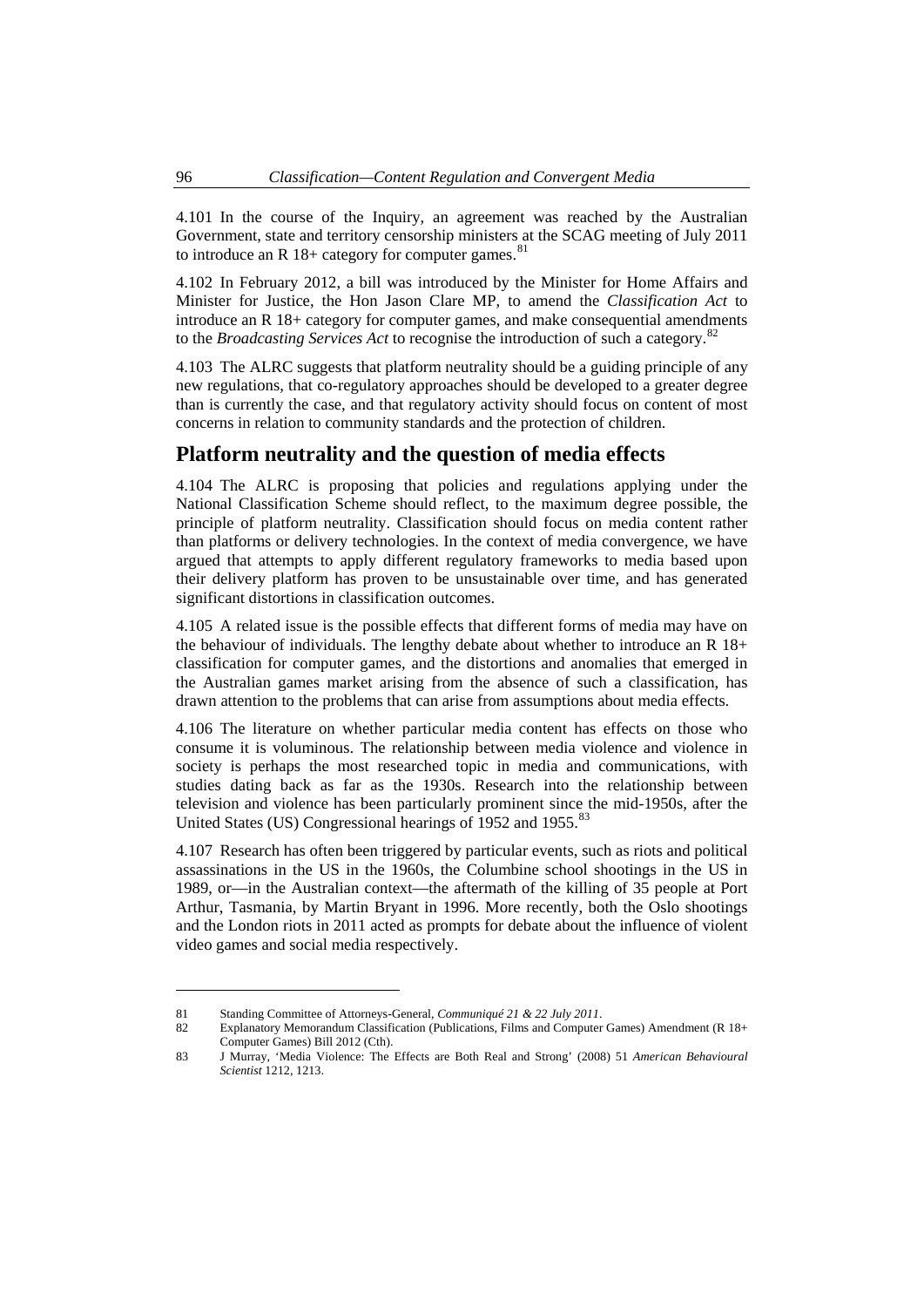4.108 An overview of debates as they relate to the influence of media on behaviour can be found in a 2008 special issue of *American Behavioural Scientist*. Those who argue that the effects of sustained exposure to violent media on children are significant, generally point to three classes of effects:

- Aggression: Viewing televised violence can lead to increases in aggressive behaviour and/or changes in attitudes and values favo[u]ring the use of aggression to solve conflicts.
- Desensitization: Extensive violence viewing may lead to decreased sensitivity to violence and a greater willingness to tolerate increasing levels of violence in society.
- Fear: Extensive exposure to television violence may produce the mean world syndrome effect, in which viewers overestimate their risk of victimisation.<sup>[84](#page-20-0)</sup>

4.109 Similar observations have been made by the Australian Psychological Society Ltd, which observed that '[e]xposure to violent television can and does influence children's feelings, attitudes and behaviour', and that 'prolonged exposure to television violence is one of a number of factors which lead to children being more likely to display aggressive behaviour in both the short-term and the long-term'.<sup>[85](#page-20-1)</sup> Among those submissions who commented on this issue, Family Voice Australia referred to studies concerning violent video games and their impact on children, and the Australian Council for Children and the Media also provided references to relevant studies.<sup>[86](#page-20-2)</sup>

4.110 There has also been considerable questioning of claims about strong media effects on individual behaviour. In an overview of 50 years of research on media violence, Professor Barrie Gunter points to six factors that qualify strong claims being made about the impact of media violence that draw upon empirical research.<sup>8</sup>

4.111 First, whether the studies took place in an experimental setting or were based upon 'real world' data. It has been noted that three-quarters of studies undertaken have been by psychologists, and about half of these have been laboratory-type experiments.<sup>[88](#page-20-4)</sup> These are open to criticism that they do not replicate 'real world' media consumption practices, and that participants go into such experiments with a preconceived idea of what researchers are expecting to find.

4.112 Secondly, the use of experimental methods that seek to uncover cause-effect relationships can neglect the degree to which, if media violence does impact upon behaviour, the relationship is more likely to be longer-term and cumulative rather than short-term and immediate. There is considerably less longitudinal data available on these questions as compared to experimental studies, and the meta-analytic studies

<span id="page-20-0"></span><sup>84</sup> Ibid, 1222.

<span id="page-20-1"></span><sup>85</sup> Australian Psychological Society, *Factsheet: The Effects of Violent Media on Children* (2000). See also, Council on Communications and the Media, 'Media Violence' (2009) 124(5) *Pediatrics* 1495.

<span id="page-20-2"></span><sup>86</sup> Australian Council on Children and the Media, *Submission CI 1236*; FamilyVoice Australia, *Submission CI 85*.

<span id="page-20-4"></span><span id="page-20-3"></span><sup>87</sup> B Gunter, 'Media Violence: Is There a Case for Causality' 51 *American Behavioural Scientist* 1061,1061.

<sup>88</sup> G Comstock, 'A Sociological Perspective on Television Violence and Aggression' (2008) 51 *American Behavioural Scientist* 1184, 1204.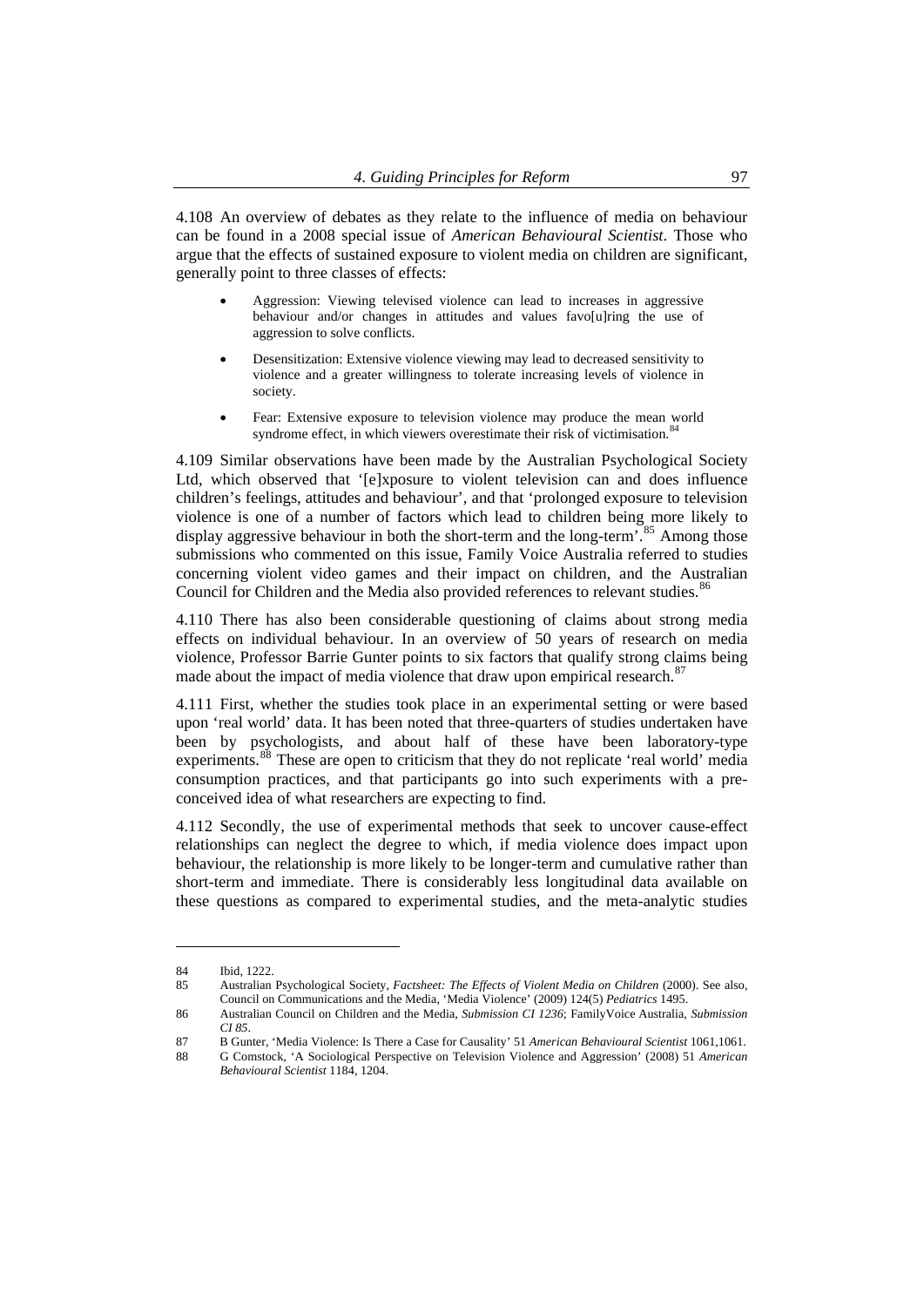(those that draw together the findings of multiple studies) find only weak correlations at best.

4.113 Thirdly, in so far as there has been a link established, it has generally been associated with those of lower socio-economic status backgrounds, or particular racial minorities. As researchers such as George Comstock observe, such groups also 'consist of individuals who already face considerable challenges in coping with everyday life' including a greater likelihood of conflict with authority and the law.<sup>[89](#page-21-0)</sup> Given that the relationships are multi-causal, this leaves open the question as to whether the mediacentric focus of effects research occurs at the expense of considering other relevant socio-cultural and socio-economic factors.

4.114 Fourthly, the research literature is dominated by studies looking at the potentially harmful effects of various forms of media exposure, with few studies considering neutral or even positive consequences of exposure. For instance, if media consumers are clear about the difference between media violence and real violence, then the portrayal of violence can be an entirely legitimate form of storytelling—and one with a very long history—particularly if it also conveys a message that aggressive or anti-social behaviour can have negative consequences for its perpetrators.

4.115 Fifthly, the question of whether media consumers in general, and children in particular, differentiate between media violence and real violence can be neglected in experimental studies. Professor Stuart Cunningham has made the point, in relation to work undertaken by the Australian Broadcasting Tribunal on media violence in the early 1990s, that those surveyed were more likely to be disturbed by violent scenes witnessed on television news broadcasts than by fictionalised portrayals of violence in feature films or television dramas.<sup>[90](#page-21-1)</sup>

4.116 The sixth and final point: the risk of assuming that the link between media violence and social violence has been proven is that 'an oversimplified position ... can lead to political misrepresentation of media effects, with unreasonable requests for tighter controls over media content, scheduling, and transmissions'.

4.117 The argument presented here is not that there are no effects of media on individual behaviour. Gunter concludes that 'certain forms of media violence can exert certain kinds of effects on some consumers some of the time',  $^{92}$  $^{92}$  $^{92}$  and Dr. Andy Ruddock from Monash University has identified particular contexts where particular media consumers actively use media to achieve certain kinds of effects.<sup>[93](#page-21-4)</sup> It is, rather, to note that there are many and varied results from these studies, and that this evidence base has not generated clearer findings over time.

<sup>89</sup> Ibid, 1206.

<span id="page-21-1"></span><span id="page-21-0"></span><sup>90</sup> S Cunningham, 'TV Violence: The Challenge of Public Policy for Cultural Studies' (1992) 6 *Cultural Studies* 79, 91.

<span id="page-21-2"></span><sup>91</sup> B Gunter, 'Media Violence: Is There a Case for Causality' 51 *American Behavioural Scientist* 1061, 1112.

<sup>92</sup> Ibid, 1113.

<span id="page-21-4"></span><span id="page-21-3"></span><sup>93</sup> A Ruddock, *Youth Media: Young People and Researching Media Influence* (2012, unpublished manuscript).